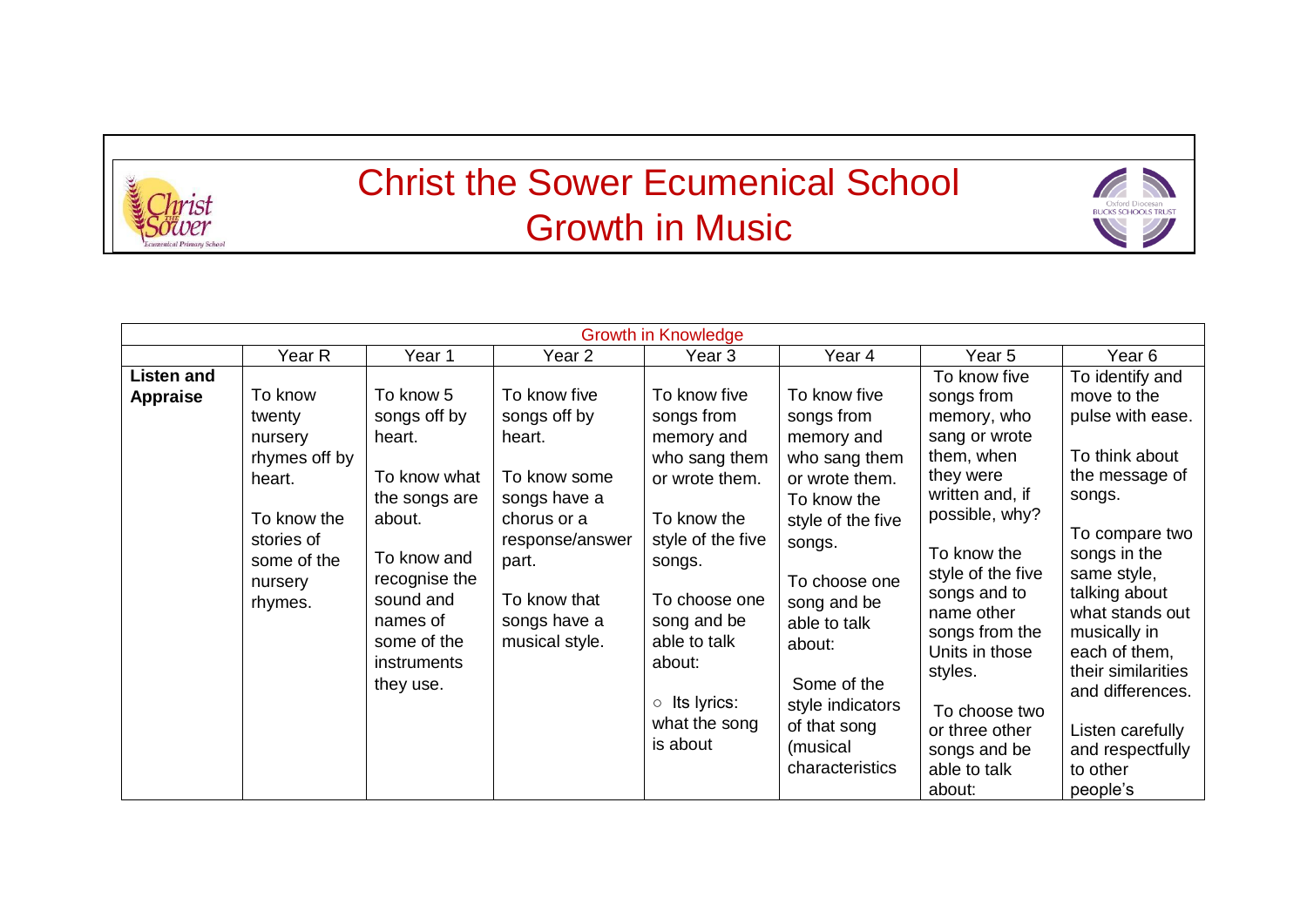|  |  | ○ Any musical        | that give the     | ○ Some of the      | thoughts about         |
|--|--|----------------------|-------------------|--------------------|------------------------|
|  |  | dimensions           | song its style).  | style indicators   | the music.             |
|  |  | featured in the      |                   | of the songs       |                        |
|  |  | song, and            | The lyrics: what  | (musical           | Use musical            |
|  |  | where they           | the song is       | characteristics    | words when             |
|  |  | are used             | about.            | that give the      | talking about          |
|  |  | (texture,            |                   | songs their        | the songs.             |
|  |  |                      | Any musical       | style)             |                        |
|  |  | dynamics,            | dimensions        | ○ The lyrics:      | To talk about          |
|  |  | tempo, rhythm        | featured in the   | what the songs     | the musical            |
|  |  | and pitch)           |                   | are about          | dimensions             |
|  |  |                      | song and where    | ○ Any musical      | working                |
|  |  | $\circ$ Identify the | they are used     | dimensions         | together in the        |
|  |  | main sections        | (texture,         | featured in the    | Unit songs.            |
|  |  | of the song          | dynamics,         | songs and          |                        |
|  |  | (introduction,       | tempo, rhythm     | where they are     | Talk about the         |
|  |  | verse,               | and pitch).       | used (texture,     | music and how          |
|  |  | chorus etc.)         |                   | dynamics,          | it makes you           |
|  |  |                      | Identify the main | tempo, rhythm      |                        |
|  |  | o Name some          | sections of the   |                    | feel, using<br>musical |
|  |  |                      |                   | and pitch) $\circ$ |                        |
|  |  | of the               | song              | Identify the       | language to            |
|  |  | instruments          | (introduction,    | main sections of   | describe the           |
|  |  | they heard in        | verse, chorus     | the songs (intro,  | music.                 |
|  |  | the song             | etc).             | verse, chorus      |                        |
|  |  |                      |                   | $etc.$ )           |                        |
|  |  |                      | Name some of      | ○ Name some        |                        |
|  |  |                      | the instruments   | of the             |                        |
|  |  |                      | they heard in     | instruments        |                        |
|  |  |                      | the song.         | they heard in      |                        |
|  |  |                      |                   | the songs          |                        |
|  |  |                      |                   | o The historical   |                        |
|  |  |                      |                   | context of the     |                        |
|  |  |                      |                   | songs. What        |                        |
|  |  |                      |                   | else was going     |                        |
|  |  |                      |                   | on at this time?   |                        |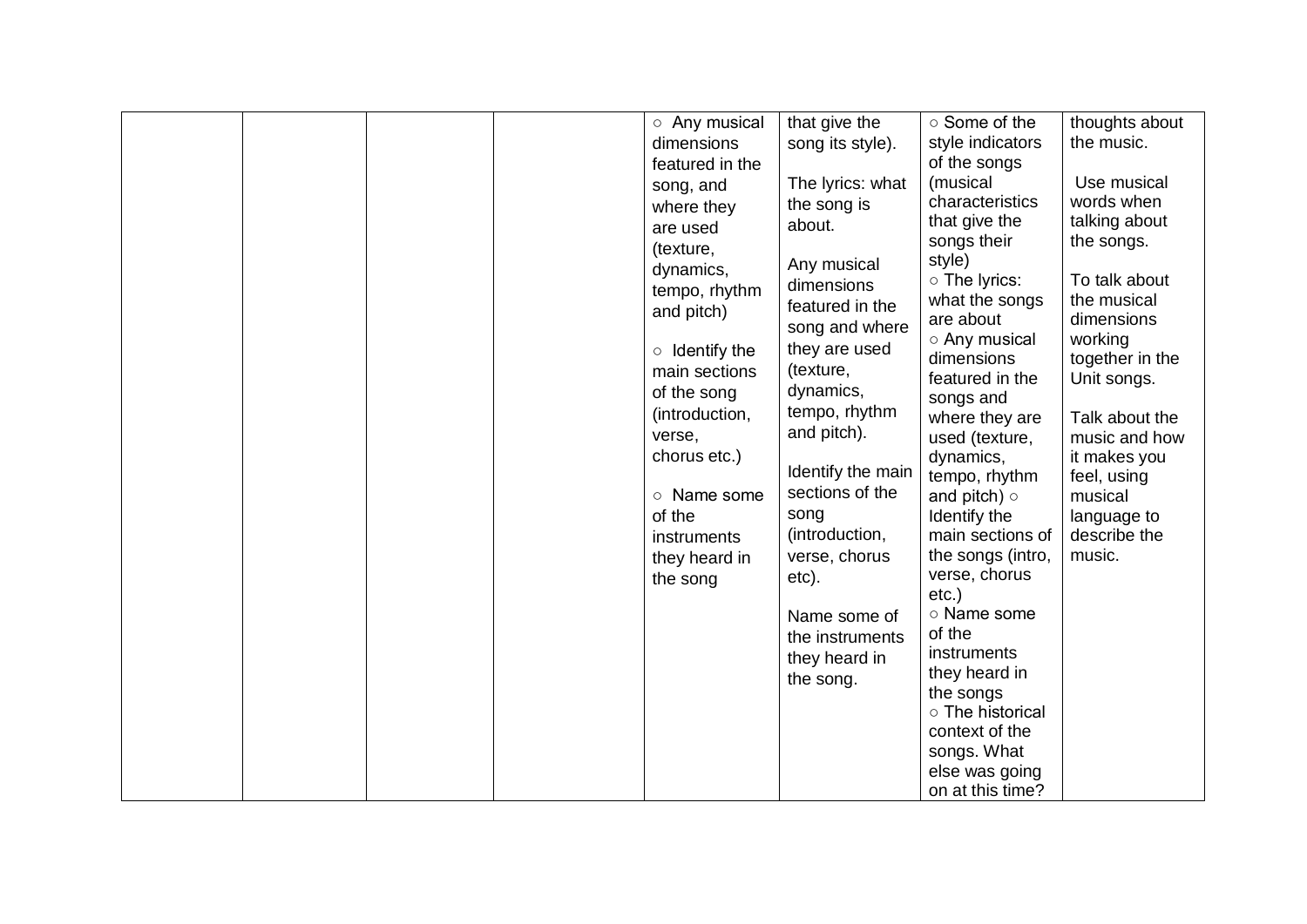| <b>Games</b> | N/A | To know that<br>music has a<br>steady pulse,<br>like a<br>heartbeat.<br>To know that                | To know that<br>music has a<br>steady pulse, like<br>a heartbeat<br>To know that we                                                         | Know how to<br>find and<br>demonstrate<br>the pulse.<br>Know the<br>difference                                                        | Know and be<br>able to talk<br>about:<br>How pulse,<br>rhythm and pitch<br>work together                                                     | Know and be<br>able to talk<br>about:<br>How pulse,<br>rhythm, pitch,<br>tempo,<br>dynamics,<br>texture and | Know and be<br>able to talk<br>about:<br>How pulse,<br>rhythm, pitch,<br>tempo,<br>dynamics,<br>texture and |
|--------------|-----|-----------------------------------------------------------------------------------------------------|---------------------------------------------------------------------------------------------------------------------------------------------|---------------------------------------------------------------------------------------------------------------------------------------|----------------------------------------------------------------------------------------------------------------------------------------------|-------------------------------------------------------------------------------------------------------------|-------------------------------------------------------------------------------------------------------------|
|              |     | we can create<br>rhythms from<br>words, our<br>names,<br>favourite<br>food, colours<br>and animals. | can create<br>rhythms from<br>words, our<br>names, favourite<br>food, colours and<br>animals.                                               | between pulse<br>and rhythm.<br>Know how<br>pulse, rhythm<br>and pitch work<br>together to<br>create a song.                          | Pulse: Finding<br>the pulse $-$ the<br>heartbeat of the<br>music<br>Rhythm: the<br>long and short                                            | structure work<br>together and<br>how they<br>connect in a<br>song<br>How to keep the<br>internal pulse     | structure work<br>together to<br>create a song or<br>music<br>How to keep the<br>internal pulse             |
|              |     |                                                                                                     | Rhythms are<br>different from the<br>steady pulse.<br>We add high and<br>low sounds, pitch,<br>when we sing<br>and play our<br>instruments. | Know that<br>every piece of<br>music has a<br>pulse/steady<br>beat.<br>Know the<br>difference<br>between a<br>musical<br>question and | patterns over<br>the pulse<br>Know the<br>difference<br>between pulse<br>and rhythm<br>Pitch: High and<br>low sounds that<br>create melodies | <b>Musical</b><br>Leadership:<br>creating musical<br>ideas for the<br>group to copy or<br>respond to        | Musical<br>Leadership:<br>creating musical<br>ideas for the<br>group to copy or<br>respond to               |
|              |     |                                                                                                     |                                                                                                                                             | an answer.                                                                                                                            | How to keep<br>the internal<br>pulse<br><b>Musical</b><br>Leadership:                                                                        |                                                                                                             |                                                                                                             |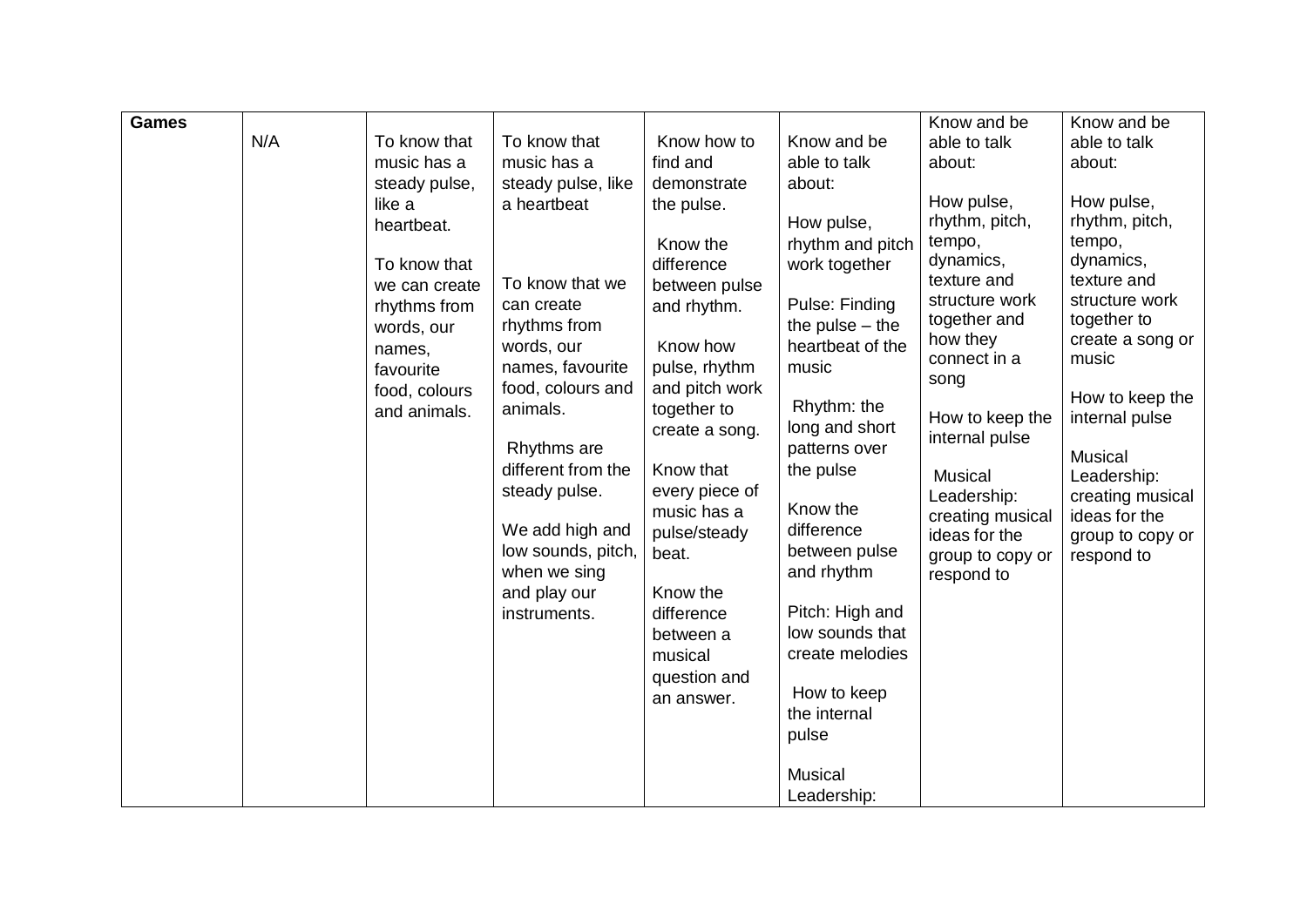|                |                                                                                                    |                                                                                           |                                                                                                                                                                                                                                                                                   |                                                                                                                                                                                                                                                                                                                                                      | creating musical<br>ideas for the<br>group to copy or<br>respond to                                                                                                                                                                                                                                                                               |                                                                                                                                                                                                                                                                                                                                                                                                                                                           |                                                                                                                                                                                                                                                                                                                                                                                                                                                    |
|----------------|----------------------------------------------------------------------------------------------------|-------------------------------------------------------------------------------------------|-----------------------------------------------------------------------------------------------------------------------------------------------------------------------------------------------------------------------------------------------------------------------------------|------------------------------------------------------------------------------------------------------------------------------------------------------------------------------------------------------------------------------------------------------------------------------------------------------------------------------------------------------|---------------------------------------------------------------------------------------------------------------------------------------------------------------------------------------------------------------------------------------------------------------------------------------------------------------------------------------------------|-----------------------------------------------------------------------------------------------------------------------------------------------------------------------------------------------------------------------------------------------------------------------------------------------------------------------------------------------------------------------------------------------------------------------------------------------------------|----------------------------------------------------------------------------------------------------------------------------------------------------------------------------------------------------------------------------------------------------------------------------------------------------------------------------------------------------------------------------------------------------------------------------------------------------|
| <b>Singing</b> | To sing or rap<br>nursery<br>rhymes and<br>simple songs<br>from memory.<br>Songs have<br>sections. | To confidently<br>sing or rap five<br>songs from<br>memory and<br>sing them in<br>unison. | To confidently<br>know and sing<br>five songs from<br>memory.<br>To know that<br>unison is<br>everyone singing<br>at the same time.<br>Songs include<br>other ways of<br>using the voice<br>e.g. rapping<br>(spoken<br>word).<br>To know why we<br>need to warm up<br>our voices. | To know and<br>be able to talk<br>about:<br>Singing in a<br>group can be<br>called a choir<br>Leader or<br>conductor: A<br>person who the<br>choir or group<br>follow<br>Songs can<br>make you feel<br>different things<br>e.g. happy,<br>energetic or<br>sad<br>Singing as part<br>of an ensemble<br>or large group<br>is fun, but that<br>you must | To know and be<br>able to talk<br>about:<br>Singing in a<br>group can be<br>called a choir<br>Leader or<br>conductor: A<br>person who the<br>choir or group<br>follow<br>Songs can<br>make you feel<br>different things<br>e.g. happy,<br>energetic or sad<br>Singing as part<br>of an ensemble<br>or large group is<br>fun, but that you<br>must | To know and<br>confidently sing<br>five songs and<br>their parts from<br>memory, and to<br>sing them with a<br>strong internal<br>pulse.<br>To choose a<br>song and be<br>able to talk<br>about:<br>$\circ$ Its main<br>features<br>$\circ$ Singing in<br>unison, the solo,<br>lead vocal,<br>backing vocals<br>or rapping<br>○ To know<br>what the song is<br>about and the<br>meaning of the<br>lyrics<br>o To know and<br>explain the<br>importance of | To know and<br>confidently sing<br>five songs and<br>their parts from<br>memory, and to<br>sing them with a<br>strong internal<br>pulse.<br>To know about<br>the style of the<br>songs so you<br>can represent<br>the feeling and<br>context to your<br>audience<br>To choose a<br>song and be<br>able to talk<br>about:<br>$\circ$ Its main<br>features<br>$\circ$ Singing in<br>unison, the solo,<br>lead vocal,<br>backing vocals<br>or rapping |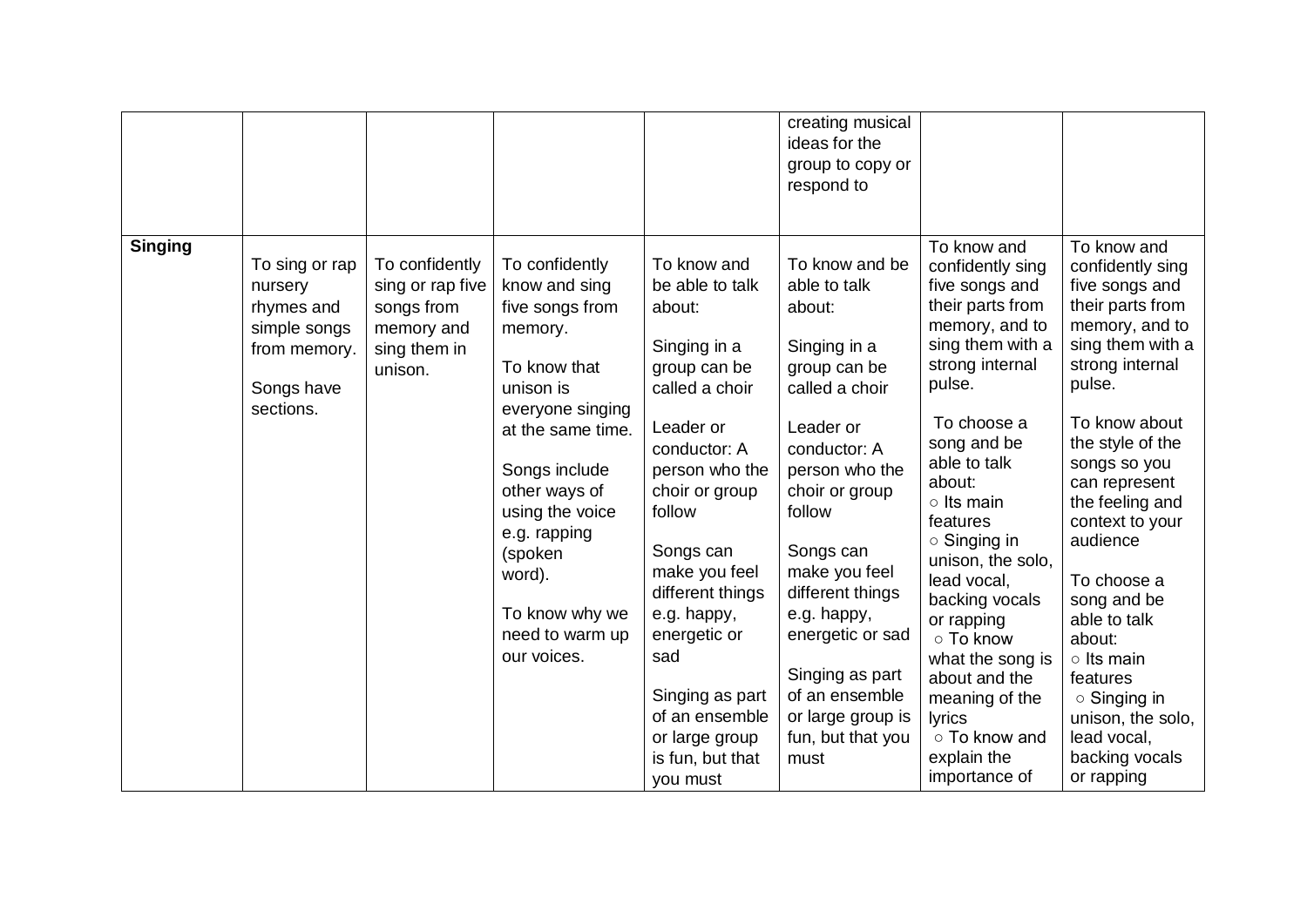|                |     |                                                                                                                                                                                    |                                                                                                                                                                                           | listen to each<br>other<br>To know why<br>you must warm<br>up your voice                                                  | listen to each<br>other<br>Texture: How a<br>solo singer<br>makes a thinner<br>texture than a<br>large group<br>To know why<br>you must warm<br>up your voice                                                                                  | warming up<br>your voice                                                                                                                                                                                                                                                | ○ To know what<br>the song is<br>about and the<br>meaning of the<br>lyrics<br>○ To know and<br>explain the<br>importance of<br>warming up<br>your voice                                                                                                                 |
|----------------|-----|------------------------------------------------------------------------------------------------------------------------------------------------------------------------------------|-------------------------------------------------------------------------------------------------------------------------------------------------------------------------------------------|---------------------------------------------------------------------------------------------------------------------------|------------------------------------------------------------------------------------------------------------------------------------------------------------------------------------------------------------------------------------------------|-------------------------------------------------------------------------------------------------------------------------------------------------------------------------------------------------------------------------------------------------------------------------|-------------------------------------------------------------------------------------------------------------------------------------------------------------------------------------------------------------------------------------------------------------------------|
| <b>Playing</b> | N/A | Learn the<br>names of the<br>notes in their<br>instrumental<br>part from<br>memory or<br>when written<br>down.<br>Learn the<br>names of the<br>instruments<br>they are<br>playing. | Learn the names<br>of the notes in<br>their instrumental<br>part from memory<br>or when written<br>down.<br>Know the names<br>of untuned<br>percussion<br>instruments<br>played in class. | To know and<br>be able to talk<br>about:<br><b>The</b><br>instruments<br>used in class (a<br>glockenspiel, a<br>recorder) | To know and be<br>able to talk<br>about:<br>The instruments<br>used in class (a<br>glockenspiel,<br>recorder or<br>xylophone).<br>Other<br>instruments they<br>might play or be<br>played in a band<br>or orchestra<br>or by their<br>friends. | To know and be<br>able to talk<br>about:<br>Different ways<br>of writing music<br>$down - e.g.$<br>staff notation,<br>symbols<br>The notes C, D,<br>$E, F, G, A, B +$<br>C on the treble<br>stave<br>The instruments<br>they might play<br>or be played in<br>a band or | To know and be<br>able to talk<br>about:<br>Different ways<br>of writing music<br>$down - e.g.$<br>staff notation,<br>symbols<br>The notes C, D,<br>$E, F, G, A, B +$<br>C on the treble<br>stave<br>The instruments<br>they might play<br>or be played in<br>a band or |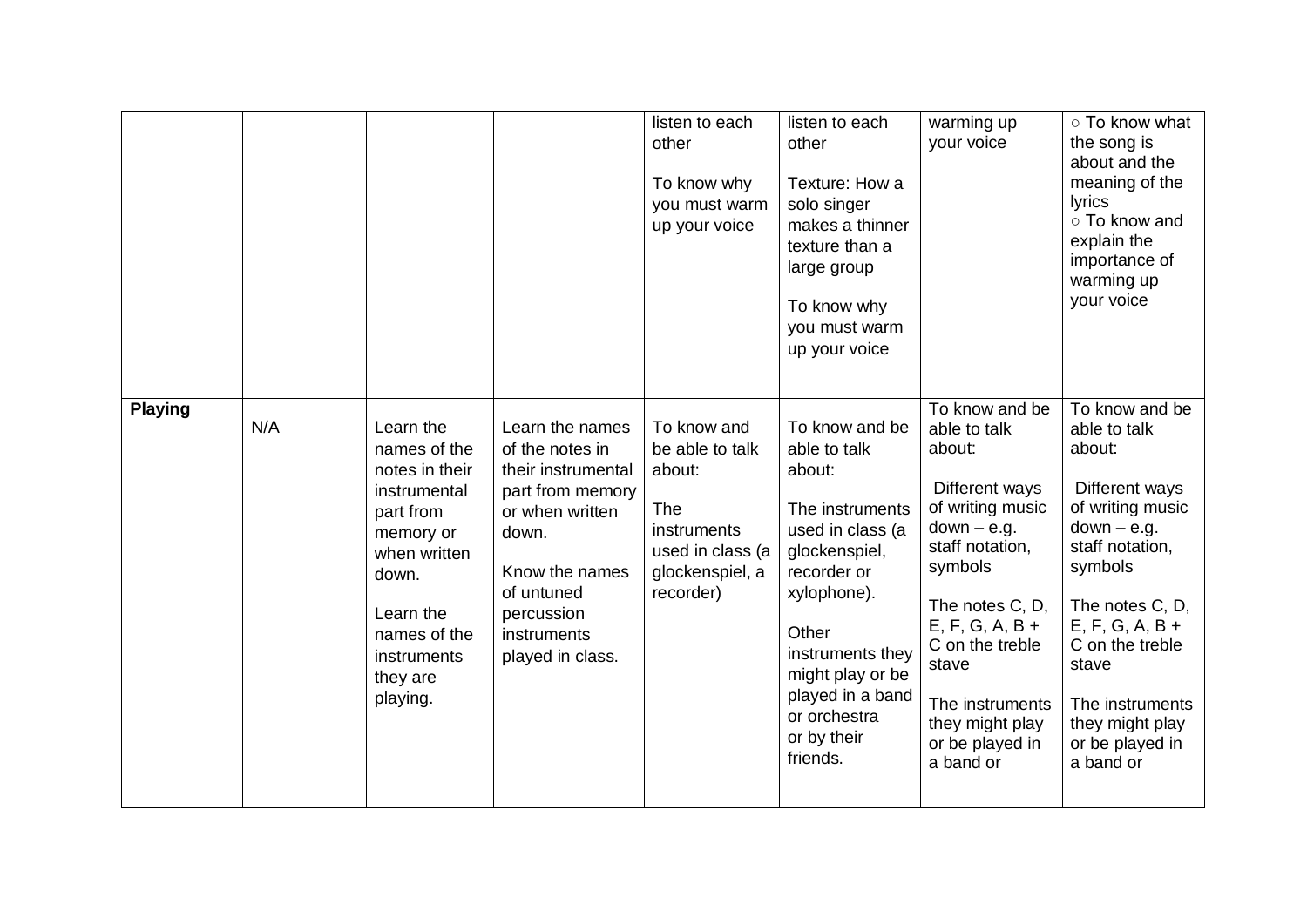|                   |     |                                                                                                                                                                                                                                                    |                                                                                                                                                                                                                                                                                                  |                                                                                                                                                                                                                                                                          |                                                                                                                                                                                                                                                                          | orchestra or by<br>their friends                                                                                                                                                                                                                                                             | orchestra or by<br>their friends                                                                                                                                                                                                                                                             |
|-------------------|-----|----------------------------------------------------------------------------------------------------------------------------------------------------------------------------------------------------------------------------------------------------|--------------------------------------------------------------------------------------------------------------------------------------------------------------------------------------------------------------------------------------------------------------------------------------------------|--------------------------------------------------------------------------------------------------------------------------------------------------------------------------------------------------------------------------------------------------------------------------|--------------------------------------------------------------------------------------------------------------------------------------------------------------------------------------------------------------------------------------------------------------------------|----------------------------------------------------------------------------------------------------------------------------------------------------------------------------------------------------------------------------------------------------------------------------------------------|----------------------------------------------------------------------------------------------------------------------------------------------------------------------------------------------------------------------------------------------------------------------------------------------|
| Improvisatio<br>n | N/A | Improvisation<br>is about<br>making up<br>your own<br>tunes on the<br>spot.<br>When<br>someone<br>improvises,<br>they make up<br>their own tune<br>that has<br>never been<br>heard before.<br>It is not written<br>down and<br>belongs to<br>them. | Improvisation is<br>making up your<br>own tunes on the<br>spot.<br>When someone<br>improvises, they<br>make up their<br>own tune that has<br>never been heard<br>before. It is not<br>written down and<br>belongs to them.<br>Everyone can<br>improvise, and<br>you can use one<br>or two notes. | To know and<br>be able to talk<br>about<br>improvisation:<br>Improvisation is<br>making up your<br>own tunes on<br>the spot<br>When someone<br>improvises,<br>they make up<br>their own tune<br>that has<br>never been<br>heard before. It<br>is not written<br>down and | To know and be<br>able to talk<br>about<br>improvisation:<br>Improvisation is<br>making up your<br>own tunes on<br>the spot<br>When someone<br>improvises, they<br>make up their<br>own tune that<br>has<br>never been<br>heard before. It<br>is not written<br>down and | To know and be<br>able to talk<br>about<br>improvisation:<br>Improvisation is<br>making up your<br>own tunes on<br>the spot<br>When someone<br>improvises, they<br>make up their<br>own tune that<br>has never been<br>heard before. It<br>is not written<br>down and<br>belongs to<br>them. | To know and be<br>able to talk<br>about<br>improvisation:<br>Improvisation is<br>making up your<br>own tunes on<br>the spot<br>When someone<br>improvises, they<br>make up their<br>own tune that<br>has never been<br>heard before. It<br>is not written<br>down and<br>belongs to<br>them. |
|                   |     | Everyone can<br>improvise!                                                                                                                                                                                                                         |                                                                                                                                                                                                                                                                                                  | belongs to<br>them<br>To know that<br>using one or<br>two notes<br>confidently is<br>better than<br>using<br>five                                                                                                                                                        | belongs to them.<br>To know that<br>using one or two<br>notes<br>confidently is<br>better than<br>using<br>five                                                                                                                                                          | To know that<br>using one or<br>two notes<br>confidently is<br>better than<br>using five<br>To know that if<br>you improvise<br>using the notes<br>you are given,                                                                                                                            | To know that<br>using one, two<br>or three notes<br>confidently is<br>better than<br>using five<br>To know that if<br>you improvise<br>using the notes<br>you are given,                                                                                                                     |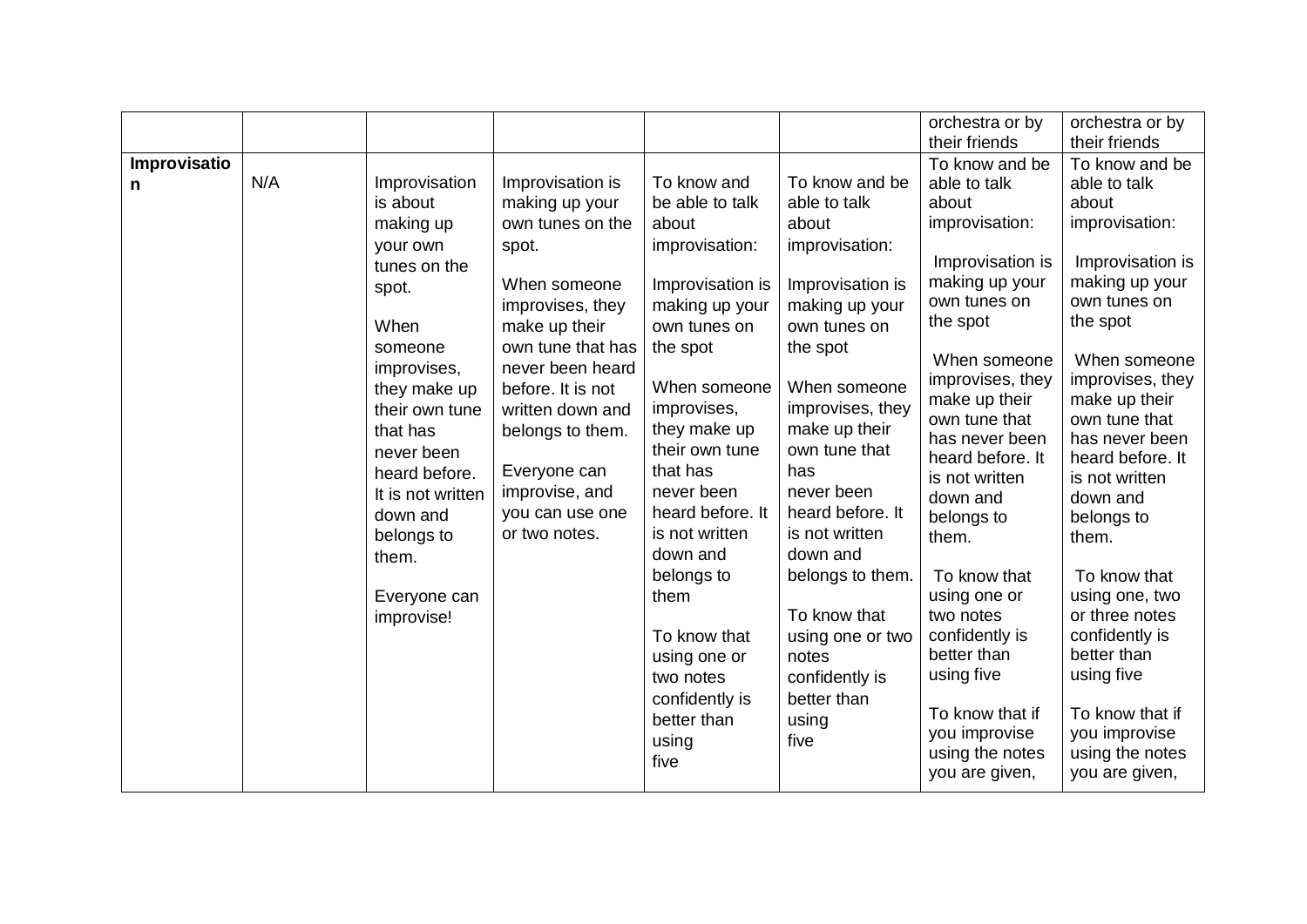|                         |     |                                                                                    |                                                                                 | To know that if<br>you improvise<br>using the notes<br>you are given,<br>you<br>cannot make a<br>mistake                                                                                       | To know that if<br>you improvise<br>using the notes<br>you are given,<br>you<br>cannot make a<br>mistake<br>To know that<br>you can use<br>some of the riffs<br>you have heard<br>in the<br>Challenges in<br>your<br>improvisations | you cannot<br>make a mistake<br>To know that<br>you can use<br>some of the riffs<br>you have heard<br>in the<br>Challenges in<br>your<br>improvisations<br>To know three<br>well-known<br>improvising<br>musicians       | you cannot<br>make a mistake<br>To know that<br>you can use<br>some of the riffs<br>and licks you<br>have learnt in<br>the Challenges<br>in your<br>improvisations<br>To know three<br>well-known<br>improvising<br>musicians |
|-------------------------|-----|------------------------------------------------------------------------------------|---------------------------------------------------------------------------------|------------------------------------------------------------------------------------------------------------------------------------------------------------------------------------------------|-------------------------------------------------------------------------------------------------------------------------------------------------------------------------------------------------------------------------------------|--------------------------------------------------------------------------------------------------------------------------------------------------------------------------------------------------------------------------|-------------------------------------------------------------------------------------------------------------------------------------------------------------------------------------------------------------------------------|
| <b>Composition</b><br>s | N/A | Composing is<br>like writing a<br>story with<br>music.<br>Everyone can<br>compose. | Composing is like<br>writing a story<br>with music.<br>Everyone can<br>compose. | To know and<br>be able to talk<br>about:<br>A composition:<br>music that is<br>created by you<br>and kept in<br>some way. It's<br>like writing a<br>story. It can be<br>played or<br>performed | To know and be<br>able to talk<br>about:<br>A composition:<br>music that is<br>created by you<br>and kept in<br>some way. It's<br>like writing a<br>story. It can be<br>played or                                                   | To know and be<br>able to talk<br>about:<br>A composition:<br>music that is<br>created by you<br>and kept in<br>some way. It's<br>like writing a<br>story. It can be<br>played or<br>performed again<br>to your friends. | To know and be<br>able to talk<br>about:<br>A composition:<br>music that is<br>created by you<br>and kept in<br>some way. It's<br>like writing a<br>story. It can be<br>played or<br>performed again<br>to your friends.      |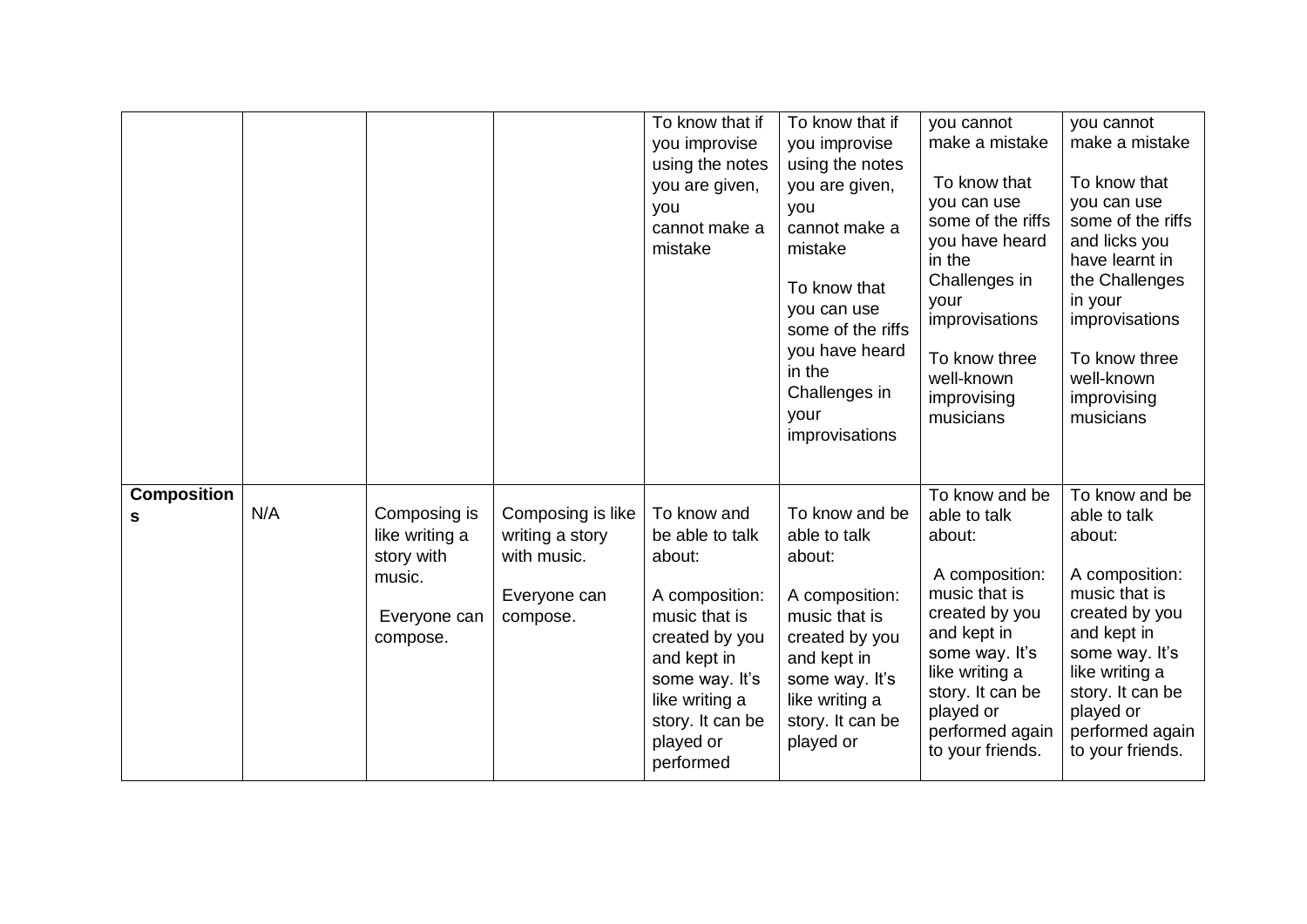|                    |                                          |                                                                                      |                                                                                                                                                                                                                                        | again to your<br>friends.<br>Different ways<br>of recording<br>compositions<br>(letter names,<br>symbols,<br>audio etc.)                                                                                                | performed again<br>to your friends.<br>Different ways<br>of recording<br>compositions<br>(letter names,<br>symbols,<br>audio etc.)                                                                                      | A composition<br>has pulse,<br>rhythm and<br>pitch that work<br>together and<br>are shaped by<br>tempo,<br>dynamics,<br>texture and<br>structure                                                                                                      | A composition<br>has pulse,<br>rhythm and<br>pitch that work<br>together and<br>are shaped by<br>tempo,<br>dynamics,<br>texture and<br>structure                                                                                                    |
|--------------------|------------------------------------------|--------------------------------------------------------------------------------------|----------------------------------------------------------------------------------------------------------------------------------------------------------------------------------------------------------------------------------------|-------------------------------------------------------------------------------------------------------------------------------------------------------------------------------------------------------------------------|-------------------------------------------------------------------------------------------------------------------------------------------------------------------------------------------------------------------------|-------------------------------------------------------------------------------------------------------------------------------------------------------------------------------------------------------------------------------------------------------|-----------------------------------------------------------------------------------------------------------------------------------------------------------------------------------------------------------------------------------------------------|
|                    |                                          |                                                                                      |                                                                                                                                                                                                                                        |                                                                                                                                                                                                                         |                                                                                                                                                                                                                         | Notation:<br>recognise the<br>connection<br>between sound<br>and symbol                                                                                                                                                                               | Notation:<br>recognise the<br>connection<br>between sound<br>and symbol                                                                                                                                                                             |
| <b>Performance</b> | A<br>performance<br>is sharing<br>music. | A performance<br>is sharing<br>music with<br>other people,<br>called an<br>audience. | A performance is<br>sharing music<br>with an audience.<br>A performance<br>can be a special<br>occasion and<br>involve a class, a<br>year<br>group or a whole<br>school.<br>An audience can<br>include your<br>parents and<br>friends. | To know and<br>be able to talk<br>about:<br>Performing is<br>sharing music<br>with other<br>people, an<br>audience<br>A performance<br>doesn't have to<br>be a drama! It<br>can be to one<br>person or<br>to each other | To know and be<br>able to talk<br>about:<br>Performing is<br>sharing music<br>with other<br>people, an<br>audience<br>A performance<br>doesn't have to<br>be a drama! It<br>can be to one<br>person or<br>to each other | To know and be<br>able to talk<br>about:<br>Performing is<br>sharing music<br>with other<br>people, an<br>audience<br>A performance<br>doesn't have to<br>be a drama! It<br>can be to one<br>person or to<br>each other<br>Everything that<br>will be | To know and be<br>able to talk<br>about:<br>Performing is<br>sharing music<br>with an<br>audience with<br>belief<br>A performance<br>doesn't have to<br>be a drama! It<br>can be to one<br>person or to<br>each other<br>Everything that<br>will be |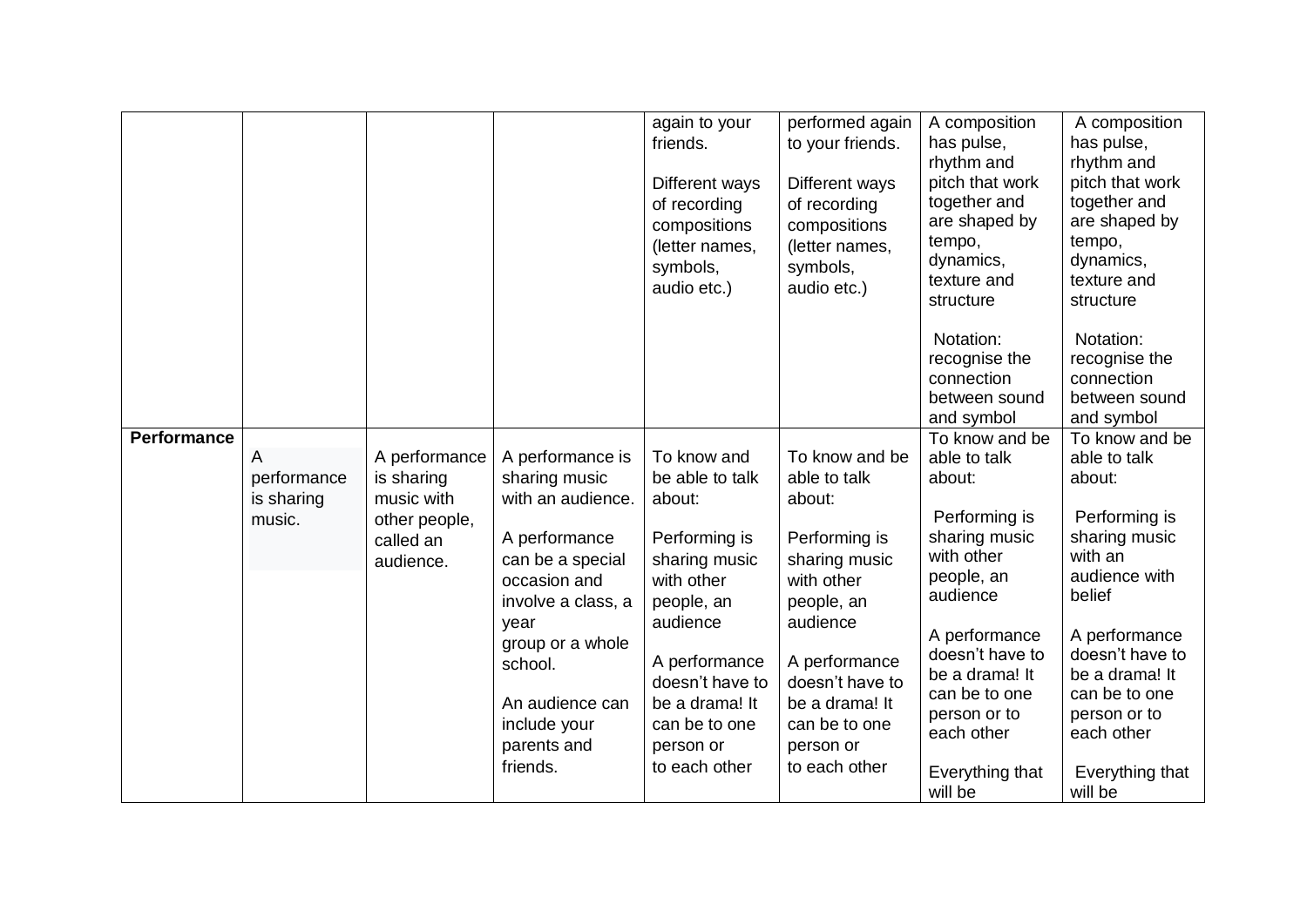|  |  | You need to       | You need to       | performed must                     | performed must                     |
|--|--|-------------------|-------------------|------------------------------------|------------------------------------|
|  |  | know and have     | know and have     | be planned and                     | be planned and                     |
|  |  | planned           | planned           | learned                            | learned                            |
|  |  | everything that   | everything that   |                                    |                                    |
|  |  | will be           | will be           | You must sing                      | You must sing                      |
|  |  | performed         | performed         | or rap the words                   | or rap the words                   |
|  |  |                   |                   | clearly and play                   | clearly and play                   |
|  |  | You must sing     | You must sing     | with confidence                    | with confidence                    |
|  |  | or rap the        | or rap the words  |                                    |                                    |
|  |  | words clearly     | clearly and play  | A performance                      | A performance                      |
|  |  | and play with     | with confidence   | can be a special                   | can be a special                   |
|  |  | confidence        |                   | occasion and                       | occasion and                       |
|  |  |                   | A performance     | involve an                         | involve an                         |
|  |  | A performance     | can be a special  | audience                           | audience                           |
|  |  | can be a          | occasion and      | including of                       | including of                       |
|  |  | special           | involve an        | people you<br>don't know           | people you<br>don't know           |
|  |  | occasion and      | audience          |                                    |                                    |
|  |  | involve an        | including of      |                                    |                                    |
|  |  | audience          | people you don't  | It is planned<br>and different for | It is planned<br>and different for |
|  |  | including of      | know              | each occasion                      | each occasion                      |
|  |  |                   |                   |                                    |                                    |
|  |  | people you        | It is planned and | A performance                      | A performance                      |
|  |  | don't know        | different for     | involves                           | involves                           |
|  |  |                   |                   | communicating                      | communicating                      |
|  |  | It is planned     | each occasion     | ideas, thoughts                    | ideas, thoughts                    |
|  |  | and different for |                   | and feelings                       | and feelings                       |
|  |  | each occasion     | It involves       | about the                          | about the                          |
|  |  |                   | communicating     | song/music                         | song/music                         |
|  |  | It involves       | feelings,         |                                    |                                    |
|  |  | communicating     | thoughts and      |                                    |                                    |
|  |  | feelings,         | ideas about the   |                                    |                                    |
|  |  | thoughts and      | song/music        |                                    |                                    |
|  |  |                   |                   |                                    |                                    |
|  |  |                   |                   |                                    |                                    |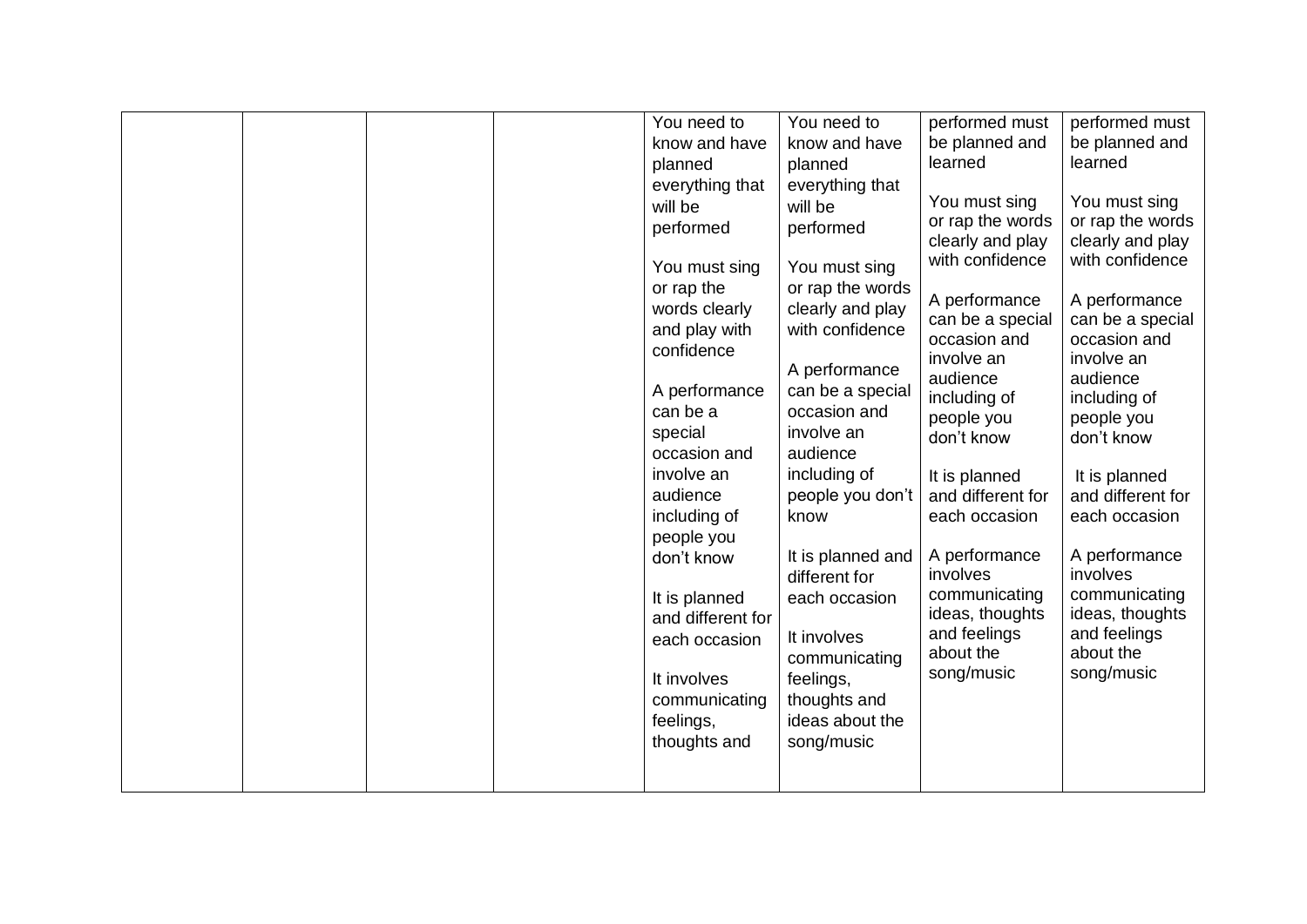|                                                                       |                                                                                  |     |     | ideas about the<br>song/music |     |     |     |
|-----------------------------------------------------------------------|----------------------------------------------------------------------------------|-----|-----|-------------------------------|-----|-----|-----|
| <b>Explore and</b><br><b>Create</b><br>(Musical<br><b>Activities)</b> | To know that<br>we can move<br>with the pulse<br>of the music.                   | N/A | N/A | N/A                           | N/A | N/A | N/A |
|                                                                       | To know that<br>the words of<br>songs can tell<br>stories and<br>paint pictures. |     |     |                               |     |     |     |

| <b>Growth in Skills</b>       |                            |                                             |                                                   |                                |                                |                                                    |                                                    |  |  |  |
|-------------------------------|----------------------------|---------------------------------------------|---------------------------------------------------|--------------------------------|--------------------------------|----------------------------------------------------|----------------------------------------------------|--|--|--|
|                               | Year R                     | Year 1                                      | Year 2                                            | Year 3                         | Year 4                         | Year 5                                             | Year 6                                             |  |  |  |
| <b>Listen and</b><br>Appraise | To learn that<br>music can | To learn how<br>they can enjoy<br>moving to | To learn how<br>they can enjoy<br>moving to music | To confidently<br>identify and | To confidently<br>identify and | To identify and<br>move to the<br>pulse with ease. | To identify and<br>move to the<br>pulse with ease. |  |  |  |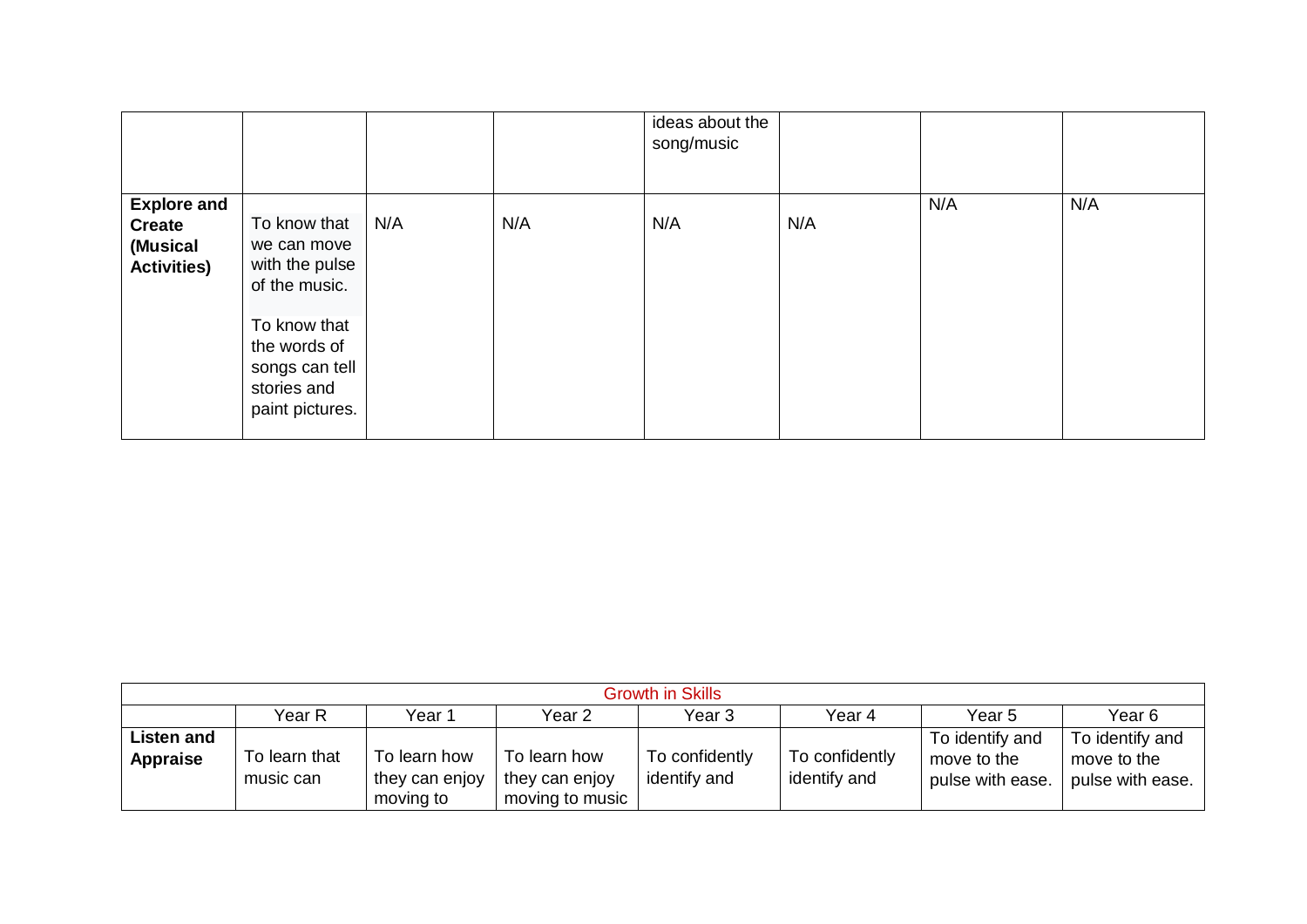| touch your                                                             | music by                       | by dancing,                                                       | move to the                                                                                                                     | move to the                                                                                                                                          |                                                                                                                                                              |                                                                                                                                                              |
|------------------------------------------------------------------------|--------------------------------|-------------------------------------------------------------------|---------------------------------------------------------------------------------------------------------------------------------|------------------------------------------------------------------------------------------------------------------------------------------------------|--------------------------------------------------------------------------------------------------------------------------------------------------------------|--------------------------------------------------------------------------------------------------------------------------------------------------------------|
| feelings.                                                              | dancing,                       | marching, being                                                   | pulse.                                                                                                                          | pulse.                                                                                                                                               | To think about                                                                                                                                               | To think about                                                                                                                                               |
| To enjoy                                                               | marching,                      | animals or pop<br>stars.                                          | To think about                                                                                                                  |                                                                                                                                                      | the message of                                                                                                                                               | the message of                                                                                                                                               |
| moving to                                                              | being animals<br>or pop stars. |                                                                   | what the words                                                                                                                  |                                                                                                                                                      | songs.                                                                                                                                                       | songs.                                                                                                                                                       |
| music by<br>dancing,<br>marching,<br>being animals<br>or<br>Pop stars. |                                | To learn how<br>songs can tell a<br>story or describe<br>an idea. | of a song mean.<br>To take it in turn<br>to discuss how<br>the song makes<br>them feel.<br>Listen carefully<br>and respectfully | To talk about<br>the musical<br>dimensions<br>working together<br>in the Unit<br>songs eg if the<br>song gets louder<br>in the chorus<br>(dynamics). | To compare two<br>songs in the<br>same style,<br>talking about<br>what stands out<br>musically in<br>each of them,<br>their similarities<br>and differences. | To compare two<br>songs in the<br>same style,<br>talking about<br>what stands out<br>musically in<br>each of them,<br>their similarities<br>and differences. |
|                                                                        |                                |                                                                   | to other people's<br>thoughts about<br>the<br>music.                                                                            | Talk about the<br>music and how<br>it makes them<br>feel.                                                                                            | Listen carefully<br>and respectfully<br>to other<br>people's<br>thoughts about<br>the music.                                                                 | Listen carefully<br>and respectfully<br>to other<br>people's<br>thoughts about<br>the music.                                                                 |
|                                                                        |                                |                                                                   |                                                                                                                                 | Listen carefully<br>and respectfully<br>to other people's<br>thoughts about<br>the<br>music.                                                         | When you talk<br>try to use<br>musical words.<br>To talk about<br>the musical<br>dimensions<br>working<br>together in the<br>Unit songs.                     | Use musical<br>words when<br>talking about<br>the songs.<br>To talk about<br>the musical<br>dimensions<br>working<br>together in the<br>Unit songs.          |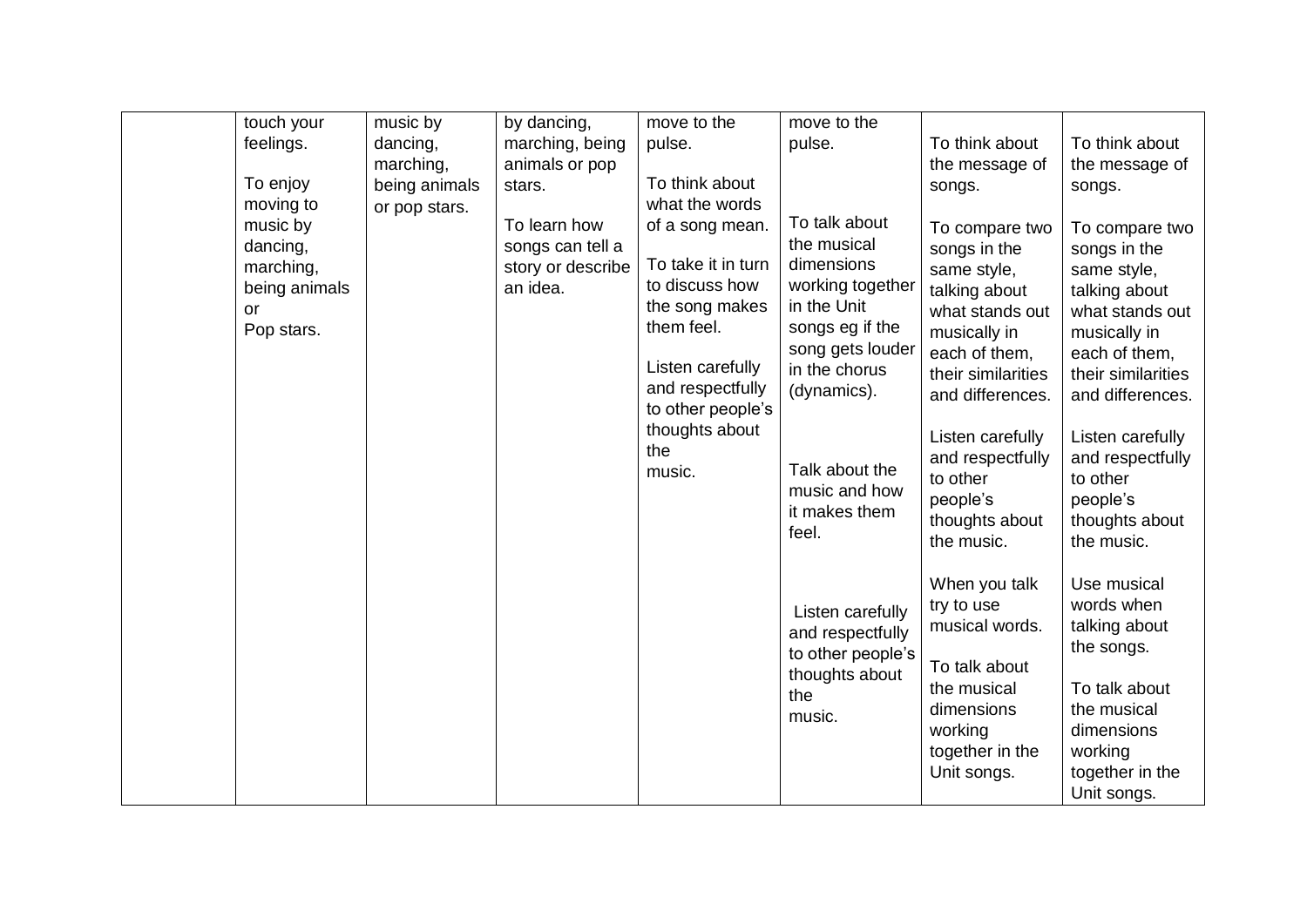|              |            |                                                                                                                                                                                                                                                                                                              |                                                                                                                                                                                                                                                                                                                                  |                                                                                                                                                                                                                                                                | When you talk<br>try to use<br>musical words.                                                                                                                                                                                                                                                                 | Talk about the<br>music and how<br>it makes you<br>feel.                                                                                                                                                                                                                                                                                                           | Talk about the<br>music and how<br>it makes you<br>feel, using<br>musical<br>language to<br>describe the<br>music.                                                                                                                                                                                                                                                  |
|--------------|------------|--------------------------------------------------------------------------------------------------------------------------------------------------------------------------------------------------------------------------------------------------------------------------------------------------------------|----------------------------------------------------------------------------------------------------------------------------------------------------------------------------------------------------------------------------------------------------------------------------------------------------------------------------------|----------------------------------------------------------------------------------------------------------------------------------------------------------------------------------------------------------------------------------------------------------------|---------------------------------------------------------------------------------------------------------------------------------------------------------------------------------------------------------------------------------------------------------------------------------------------------------------|--------------------------------------------------------------------------------------------------------------------------------------------------------------------------------------------------------------------------------------------------------------------------------------------------------------------------------------------------------------------|---------------------------------------------------------------------------------------------------------------------------------------------------------------------------------------------------------------------------------------------------------------------------------------------------------------------------------------------------------------------|
| <b>Games</b> | <b>N/A</b> | There are<br>progressive<br>Warm-up<br>Games and<br>Challenges<br>within each<br>Unit that<br>embed pulse,<br>rhythm and<br>pitch. Children<br>will complete<br>the following in<br>relation to the<br>main song:<br>$\bullet$ Game 1 -<br>Have Fun<br>Finding The<br>Pulse!<br>Find the pulse.<br>Choose an | There are<br>progressive<br>Warm-up<br>Games and<br>Challenges<br>within each Unit<br>that embed<br>pulse, rhythm<br>and pitch.<br>Children will<br>complete the<br>following in<br>relation to the<br>main song:<br>Game 1 - Have<br>Fun Finding the<br>Pulse!<br>Find the pulse.<br>Choose an<br>animal and find<br>the pulse. | Using the Warm<br>up Games<br>tracks provided,<br>complete the<br>Bronze, Silver<br>and Gold<br>Challenges.<br>Children will<br>complete the<br>following in<br>relation to the<br>main song,<br>using two notes:<br>Find the Pulse<br>Rhythm<br>Copy<br>Back: | Using the Warm<br>up Games<br>tracks provided,<br>complete the<br>Bronze, Silver<br>and Gold<br>Challenges.<br>Children will<br>complete the<br>following in<br>relation to the<br>main song,<br>using two notes:<br>Find the Pulse<br><b>Rhythm Copy</b><br>Back:<br>Bronze: Clap<br>and say back<br>rhythms | Using the Warm<br>up Games<br>tracks provided,<br>complete the<br>Bronze, Silver<br>and Gold<br>Challenges<br>Children will<br>complete the<br>following in<br>relation to the<br>main song,<br>using three<br>notes:<br><b>Bronze</b><br>Challenge o<br>Find the pulse $\circ$<br>Copy back<br>rhythms based<br>on the words of<br>the main song,<br>that include | Using the Warm<br>up Games<br>tracks provided,<br>complete the<br>Bronze, Silver<br>and Gold<br>Challenges.<br>Children will<br>complete the<br>following in<br>relation to the<br>main song,<br>using three<br>notes:<br><b>Bronze</b><br>Challenge o<br>Find the pulse $\circ$<br>Copy back<br>rhythms based<br>on the words of<br>the main song,<br>that include |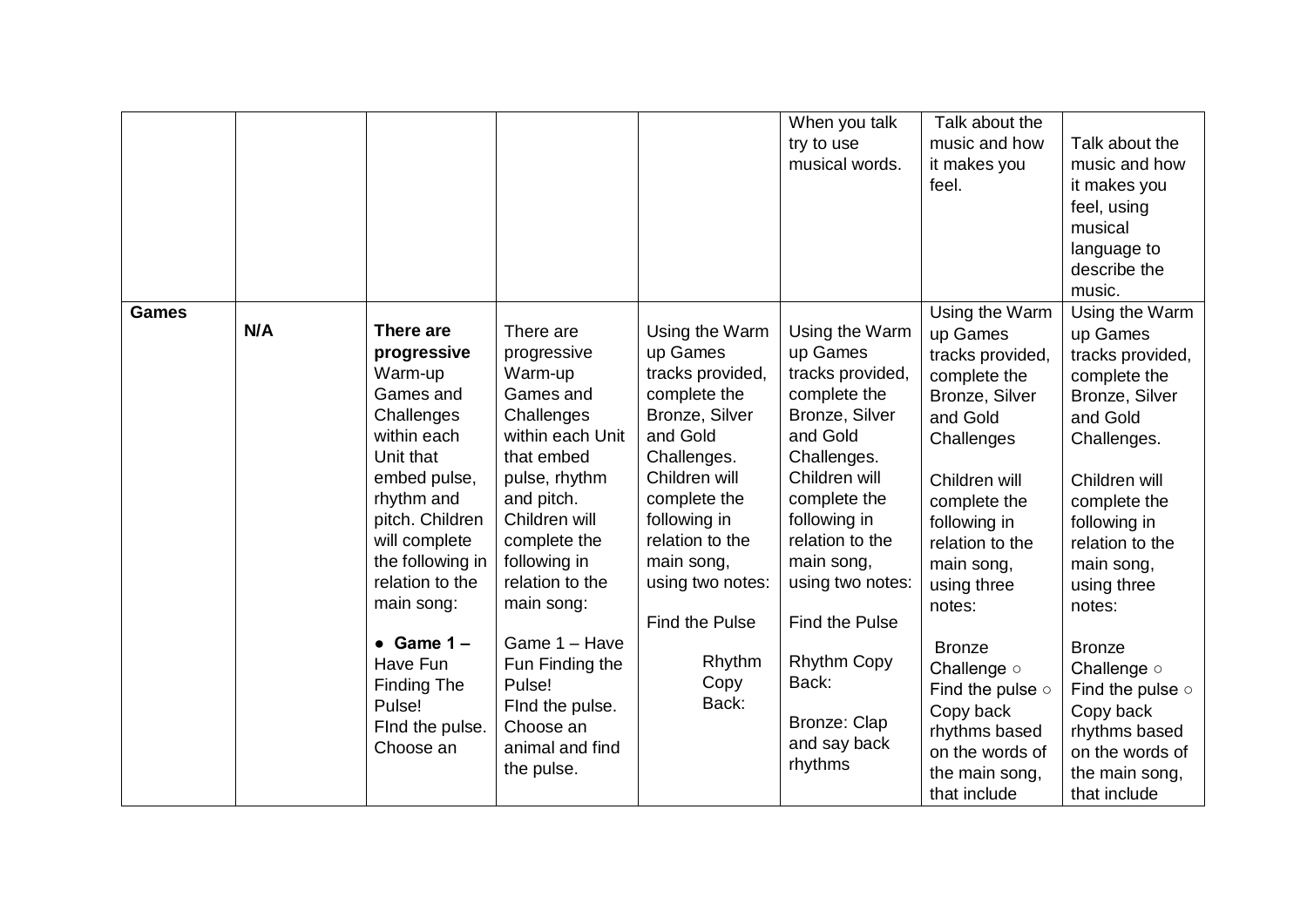| animal and         | Game $2 -$         | Bronze: Clap        | <b>Silver: Create</b> | syncopation/off         | syncopation/off         |
|--------------------|--------------------|---------------------|-----------------------|-------------------------|-------------------------|
| find the pulse     | <b>Rhythm Copy</b> | and say back        | your own simple       | beat $\circ$ Copy       | beat $\circ$ Copy       |
|                    | <b>Back</b>        | rhythms             | rhythm patterns       | back one-note           | back one-note           |
| $\bullet$ Game 2 - | Listen to the      |                     |                       | riffs using             | riffs using             |
| <b>Rhythm Copy</b> | rhythm and clap    | Silver: Create      | Gold: Perhaps         | simple and              | simple and              |
| <b>Back</b>        | back. Copy back    | your own simple     | lead the class        | syncopated              | syncopated              |
| Listen to the      | short rhythmic     | rhythm patterns     | using their           | rhythm patterns         | rhythm patterns         |
| rhythm and         | phrases based      |                     | simple rhythms        |                         |                         |
| clap back.         | on words, with     | Gold: Perhaps       |                       | <b>Silver Challenge</b> | <b>Silver Challenge</b> |
| Copy back          | one and two        | lead the class      | 3. Pitch Copy         | o Find the pulse        | ○ Find the pulse        |
| short rhythmic     | syllables whilst   | using their         | Back Using 2          | o Lead the              | o Lead the              |
| phrases based      | marching the       | simple rhythms      | <b>Notes</b>          | class by                | class by                |
| on words, with     | steady beat.       |                     |                       | inventing               | inventing               |
| one and two        |                    | 3. Pitch Copy       |                       | rhythms for             | rhythms for             |
| syllables whilst   | Game $3 -$         | Back Using 2        |                       | others to copy          | others to copy          |
| marching to        | <b>Rhythm Copy</b> | <b>Notes</b>        | Bronze: Copy          | back $\circ$ Copy       | back $\circ$ Copy       |
| the steady         | Back, Your         |                     | $back - 'Listener$    | back two-note           | back two-note           |
| beat.              | <b>TurnCreate</b>  |                     | and sing back'        | riffs by ear and        | riffs by ear and        |
|                    | rhythms for        |                     | (no notation)         | with notation $\circ$   | with notation $\circ$   |
| $\bullet$ Game 3 - | others to copy.    | <b>Bronze: Copy</b> |                       | Question and            | Question and            |
| <b>Rhythm Copy</b> |                    | back - 'Listen      | Silver: Copy          | answer using            | answer using            |
| Back, Your         | Game 4 - Pitch     | and sing back'      | back with             | two different           | two different           |
| TurnCreate         | Copy Back and      | (no notation)       | instruments,          | notes                   | notes                   |
| rhythms for        | Vocal Warm-up      |                     | without then          |                         |                         |
| others to copy     |                    | Silver: Copy        | with notation         | <b>Gold Challenge</b>   | <b>Gold Challenge</b>   |
|                    | Listen and sing    | back with           |                       | $\circ$ Find            | • Find the pulse        |
| $\bullet$ Game 4 - | back. Use your     | instruments,        | Gold: Copy back       | the                     | $\bullet$ Lead the      |
| <b>Pitch Copy</b>  | voices to copy     | without then with   | with                  | pulse                   | class by                |
| Back and           | back using 'la',   | notation            | instruments,          | o Lead the              | inventing               |
| Vocal Warm-        | whilst marching    |                     | without and then      | class by                | rhythms for             |
| up 1               | the steady beat.   | Gold: Copy back     | with                  | inventing               | them to copy            |
| Listen and sing    |                    | with                | notation              | rhythms for             | back                    |
| back. Use your     |                    | instruments,        |                       | them to copy            |                         |
|                    |                    | without and then    |                       |                         |                         |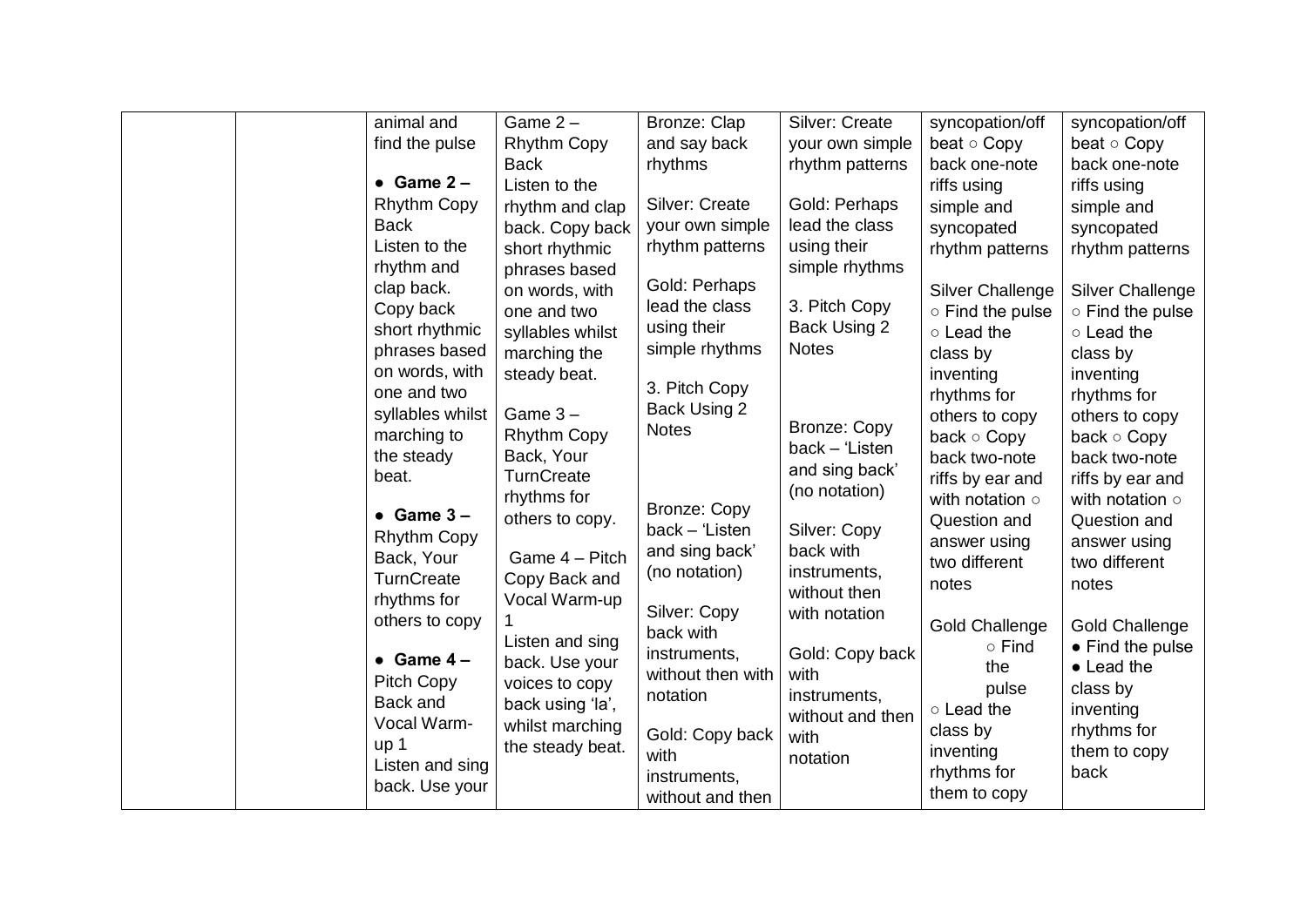|                |                                                                                                                     | voices to copy<br>back using 'la',<br>whist marching<br>to the steady<br>beat<br>$\bullet$ Game 4a -<br>Pitch Copy<br>Back and<br>Vocal Warm-<br>up <sub>2</sub><br>Listen and sing<br>back, and<br>some different<br>vocal warm-<br>ups. Use your<br>voices to copy<br>back using 'la'. | Game 4a - Pitch<br>Copy Back and<br>Vocal Warm-up<br>2<br>Listen and sing<br>back, and some<br>different vocal<br>warm-ups. Use<br>your voices to<br>copy back using<br>'la'.          | with<br>notation<br>Pitch Copy Back<br>and Vocal<br>Warm-ups                                         | Pitch Copy Back<br>and Vocal<br>Warm-ups                                                             | back o Copy<br>back three-note<br>riffs by ear and<br>with notation<br>o Question and<br>answer using<br>three different<br>notes              | $\bullet$ Copy back<br>three-note riffs<br>by ear and with<br>notation<br>• Question and<br>answer using<br>three different<br>notes             |
|----------------|---------------------------------------------------------------------------------------------------------------------|------------------------------------------------------------------------------------------------------------------------------------------------------------------------------------------------------------------------------------------------------------------------------------------|----------------------------------------------------------------------------------------------------------------------------------------------------------------------------------------|------------------------------------------------------------------------------------------------------|------------------------------------------------------------------------------------------------------|------------------------------------------------------------------------------------------------------------------------------------------------|--------------------------------------------------------------------------------------------------------------------------------------------------|
| <b>Singing</b> | To sing along<br>with a pre-<br>recorded song<br>and add<br>actions.<br>To sing along<br>with the<br>backing track. | Learn about<br>voices, singing<br>notes of<br>different<br>pitches (high<br>and low).<br>Learn that they<br>can make<br>different types<br>of sounds with<br>their voices $-$                                                                                                            | Learn about<br>voices singing<br>notes of different<br>pitches (high<br>and low).<br>Learn that they<br>can make<br>different types of<br>sounds with<br>their voices -<br>you can rap | To sing in<br>unison and in<br>simple two-<br>parts.<br>To demonstrate<br>a good singing<br>posture. | To sing in<br>unison and in<br>simple two-<br>parts.<br>To demonstrate<br>a good singing<br>posture. | To sing in<br>unison and to<br>sing backing<br>vocals.<br>To enjoy<br>exploring<br>singing solo. To<br>listen to the<br>group when<br>singing. | To sing in<br>unison and to<br>sing backing<br>vocals.<br>To demonstrate<br>a good singing<br>posture.<br>To follow a<br>leader when<br>singing. |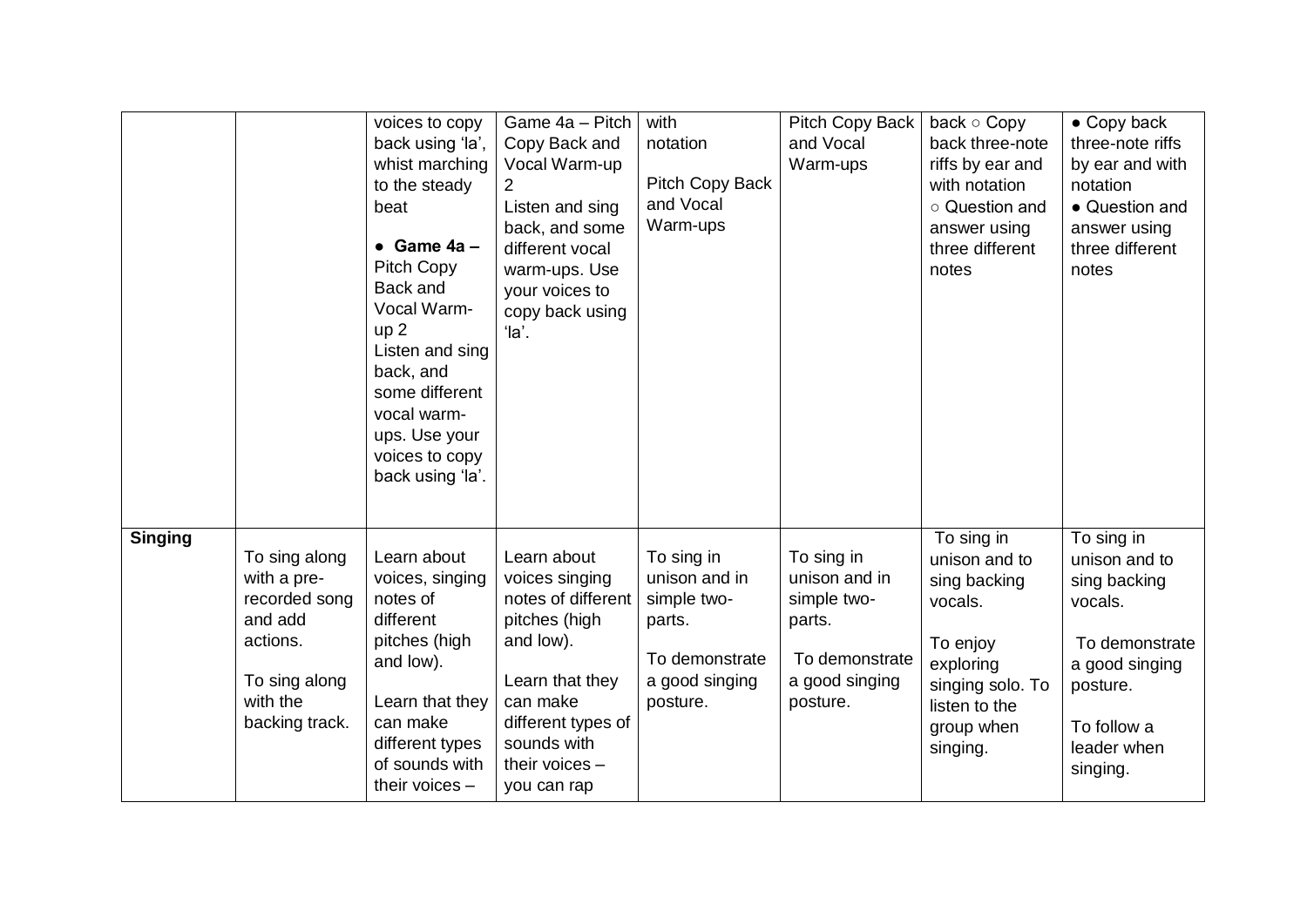|                |     | you can rap or<br>say words in<br>rhythm.<br>Learn to start<br>and stop<br>singing when<br>following a<br>leader.                       | (spoken word<br>with rhythm).<br>Learn to find a<br>comfortable<br>singing position.<br>Learn to start<br>and stop singing<br>when following a<br>leader.           | To follow a<br>leader when<br>singing.<br>To enjoy<br>exploring<br>singing solo.<br>To sing with<br>awareness of<br>being 'in tune'.<br>To have an<br>awareness of<br>the pulse<br>internally when<br>singing. | To follow a<br>leader when<br>singing.<br>To enjoy<br>exploring<br>singing solo.<br>To sing with<br>awareness of<br>being 'in tune'.<br>To rejoin the<br>song if lost.<br>To listen to the<br>group when<br>singing. | To demonstrate<br>a good singing<br>posture.<br>To follow a<br>leader when<br>singing.<br>To experience<br>rapping and<br>solo singing.<br>To listen to<br>each other and<br>be aware of<br>how you fit into<br>the group. | To experience<br>rapping and<br>solo singing.<br>To listen to<br>each other and<br>be aware of<br>how you fit into<br>the group.<br>To sing with<br>awareness of<br>being 'in tune'. |
|----------------|-----|-----------------------------------------------------------------------------------------------------------------------------------------|---------------------------------------------------------------------------------------------------------------------------------------------------------------------|----------------------------------------------------------------------------------------------------------------------------------------------------------------------------------------------------------------|----------------------------------------------------------------------------------------------------------------------------------------------------------------------------------------------------------------------|----------------------------------------------------------------------------------------------------------------------------------------------------------------------------------------------------------------------------|--------------------------------------------------------------------------------------------------------------------------------------------------------------------------------------|
|                |     |                                                                                                                                         |                                                                                                                                                                     |                                                                                                                                                                                                                |                                                                                                                                                                                                                      | To sing with<br>awareness of<br>being 'in tune'.                                                                                                                                                                           |                                                                                                                                                                                      |
| <b>Playing</b> | N/A | <b>Treat</b><br>instruments<br>carefully and<br>with respect.<br>Play a tuned<br>instrumental<br>part with the<br>song they<br>perform. | <b>Treat</b><br>instruments<br>carefully and<br>with respect.<br>Learn to play a<br>tuned<br>instrumental part<br>that matches<br>their musical<br>challenge, using | To treat<br>instruments<br>carefully and<br>with respect.<br>Play any one, or<br>all of four,<br>differentiated<br>parts on a tuned<br>$instrument -$<br>a one-note,                                           | To treat<br>instruments<br>carefully and<br>with respect.<br>Play any one, or<br>all four,<br>differentiated<br>parts on a tuned<br>$instrument - a$<br>one-note, simple                                             | Play a musical<br>instrument with<br>the correct<br>technique within<br>the context of<br>the Unit song.<br>Select and<br>learn an<br>instrumental<br>part that<br>matches their                                           | To sing in<br>unison and to<br>sing backing<br>vocals.<br>To demonstrate<br>a good singing<br>posture.<br>To follow a<br>leader when<br>singing.                                     |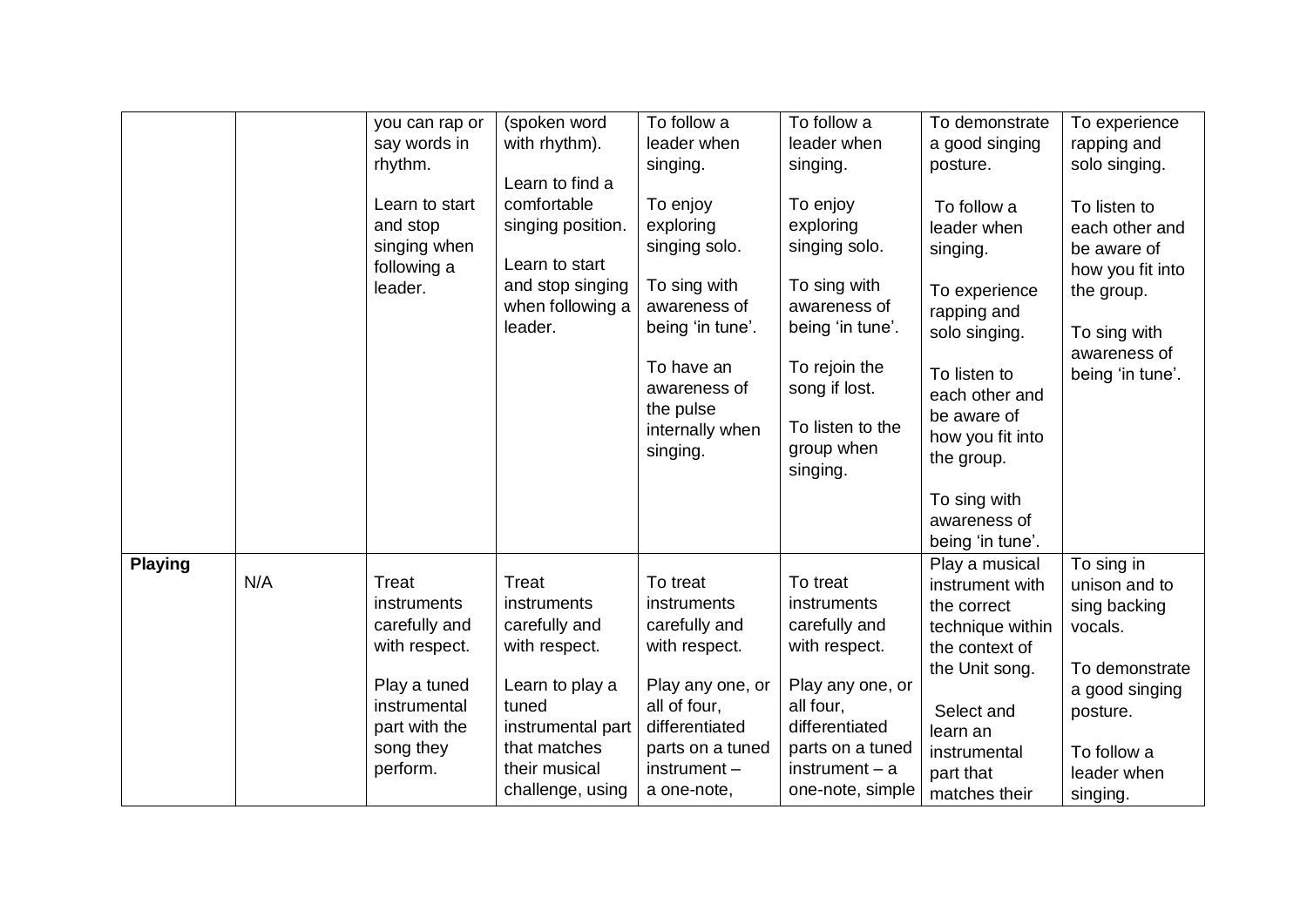| Improvisati |     | Learn to play<br>an<br>instrumental<br>part that<br>matches their<br>musical<br>challenge,<br>using one of<br>the<br>differentiated<br>parts (a one-<br>note part, a<br>simple part,<br>medium part).<br>Listen to and<br>follow musical<br>instructions<br>from a leader. | one of the<br>differentiated<br>parts (a one-<br>note, simple or<br>medium part).<br>Play the part in<br>time with the<br>steady pulse.<br>Listen to and<br>follow musical<br>instructions from<br>a leader. | simple or<br>medium part or<br>the melody of<br>the song) from<br>memory or using<br>notation.<br>To rehearse and<br>perform their<br>part within the<br>context of the<br>Unit song.<br>To listen to and<br>follow musical<br>instructions from<br>a leader. | or medium part<br>or the melody of<br>the song from<br>memory or<br>using notation.<br>To rehearse and<br>perform their<br>part within the<br>context of the<br>Unit song.<br>To listen to and<br>follow musical<br>instructions from<br>a leader.<br>To experience<br>leading the<br>playing by<br>making sure<br>everyone plays<br>in<br>the playing<br>section of the<br>song. | musical<br>challenge, using<br>one of the<br>differentiated<br>parts - a one-<br>note, simple or<br>medium part or<br>the melody of<br>the song from<br>memory or<br>using notation.<br>To rehearse<br>and perform<br>their part within<br>the context of<br>the Unit song.<br>To listen to and<br>follow musical<br>instructions<br>from a leader.<br>To lead a<br>rehearsal<br>session<br>Improvise using | To experience<br>rapping and<br>solo singing.<br>To listen to<br>each other and<br>be aware of<br>how you fit into<br>the group.<br>To sing with<br>awareness of<br>being 'in tune'.<br>Improvise using |
|-------------|-----|----------------------------------------------------------------------------------------------------------------------------------------------------------------------------------------------------------------------------------------------------------------------------|--------------------------------------------------------------------------------------------------------------------------------------------------------------------------------------------------------------|---------------------------------------------------------------------------------------------------------------------------------------------------------------------------------------------------------------------------------------------------------------|-----------------------------------------------------------------------------------------------------------------------------------------------------------------------------------------------------------------------------------------------------------------------------------------------------------------------------------------------------------------------------------|-------------------------------------------------------------------------------------------------------------------------------------------------------------------------------------------------------------------------------------------------------------------------------------------------------------------------------------------------------------------------------------------------------------|---------------------------------------------------------------------------------------------------------------------------------------------------------------------------------------------------------|
| <b>on</b>   | N/A | Use the<br>improvisation<br>tracks<br>provided.                                                                                                                                                                                                                            | Use the<br>improvisation<br>tracks provided.<br>Improvise using                                                                                                                                              | Improvise using<br>instruments in<br>the context of<br>the song they                                                                                                                                                                                          | Improvise using<br>instruments in<br>the context of a<br>song they are                                                                                                                                                                                                                                                                                                            | instruments in<br>the context of a<br>song to be<br>performed. Use                                                                                                                                                                                                                                                                                                                                          | instruments in<br>the context of a<br>song to be<br>performed. Use                                                                                                                                      |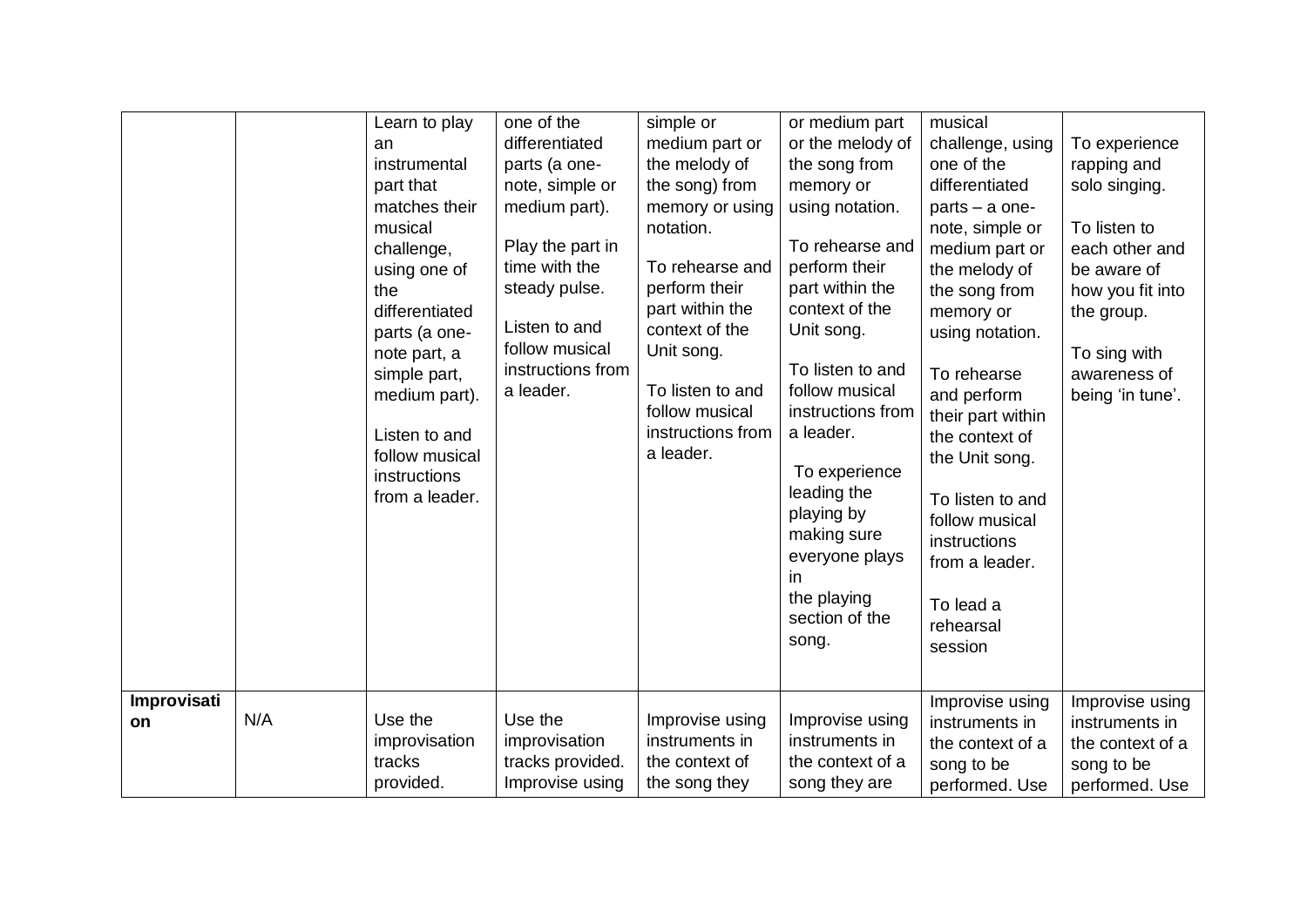| Improvise<br>using the three<br>challenges:<br>-Clap and<br>$Improvise -$<br>Listen and clap<br>back, then<br>listen and clap<br>your own<br>answer<br>(rhythms of<br>words).<br>-Sing, Play and<br>$Improvise -$<br>Use voices<br>and<br>instruments,<br>listen and sing<br>back, then<br>listen and play<br>your own<br>answer using<br>one or two<br>notes.<br>-Improvise!-<br>Take it in turns<br>to improvise<br>using one or<br>two notes. | the three<br>challenges:<br>-Clap and<br>$Improvise -$<br>Listen and clap<br>back, then listen<br>and clap your<br>own answer<br>(rhythms of<br>words).<br>-Sing, Play and<br>Improvise - Use<br>voices and<br>instruments,<br>listen and sing<br>back, then listen<br>and play your<br>own answer<br>using one or two<br>notes.<br>-Improvise!-<br>Take it in turns<br>to improvise<br>using one or two<br>notes. | are learning to<br>perform. Using<br>the<br>improvisation<br>tracks provided,<br>children will<br>complete the<br>Bronze, Silver or<br>Gold<br>Challenges:<br><b>Bronze</b><br>Challenge:<br>$\circ$ Copy Back -<br>Listen and sing<br>back<br>$\circ$ Play and<br>$Improvise -$<br>Using<br>instruments,<br>listen and play<br>your<br>own answer<br>using one note.<br>$\circ$ Improvise! –<br>Take it in turns<br>to improvise<br>using one note. | learning to<br>perform. Use<br>the<br>improvisation<br>tracks provided<br>and improvise<br>using the<br>Bronze, Silver or<br>Gold<br>Challenges.<br><b>Bronze</b><br>Challenge:<br>$\circ$ Copy Back -<br>Listen and sing<br>back melodic<br>patterns<br>o Play and<br>Improvise-<br>Using<br>instruments,<br>listen and play<br>your<br>own answer<br>using one note.<br>$\circ$ Improvise! -<br>Take it in turns<br>to improvise<br>using one note. | the<br>improvisation<br>tracks provided<br>and improvise<br>using the<br>Bronze, Silver<br>or Gold<br>Challenges.<br>1. Play and<br>Copy Back<br>$\circ$ Bronze $-$<br>Copy back<br>using<br>instruments.<br>Use one note.<br>○ Silver - Copy<br>back using<br>instruments.<br>Use the two<br>notes.<br>$\circ$ Gold – Copy<br>back using<br>instruments.<br>Use the three<br>notes.<br>2. Play and<br>Improvise You<br>will be using up<br>to three notes: | the<br>improvisation<br>tracks provided<br>and improvise<br>using the<br>Bronze, Silver<br><b>or</b><br>Gold<br>Challenges.<br>1. Play and<br>Copy Back<br>$\circ$ Bronze -<br>Copy back<br>using<br>instruments.<br>Use one note.<br>$\circ$ Silver – Copy<br>back using<br>instruments.<br>Use the two<br>notes.<br>$\circ$ Gold – Copy<br>back using<br>instruments.<br>Use the three<br>notes.<br>2. Play and<br>Improvise You<br>will be using up<br>to three notes: |
|--------------------------------------------------------------------------------------------------------------------------------------------------------------------------------------------------------------------------------------------------------------------------------------------------------------------------------------------------------------------------------------------------------------------------------------------------|--------------------------------------------------------------------------------------------------------------------------------------------------------------------------------------------------------------------------------------------------------------------------------------------------------------------------------------------------------------------------------------------------------------------|------------------------------------------------------------------------------------------------------------------------------------------------------------------------------------------------------------------------------------------------------------------------------------------------------------------------------------------------------------------------------------------------------------------------------------------------------|-------------------------------------------------------------------------------------------------------------------------------------------------------------------------------------------------------------------------------------------------------------------------------------------------------------------------------------------------------------------------------------------------------------------------------------------------------|-------------------------------------------------------------------------------------------------------------------------------------------------------------------------------------------------------------------------------------------------------------------------------------------------------------------------------------------------------------------------------------------------------------------------------------------------------------|---------------------------------------------------------------------------------------------------------------------------------------------------------------------------------------------------------------------------------------------------------------------------------------------------------------------------------------------------------------------------------------------------------------------------------------------------------------------------|
|--------------------------------------------------------------------------------------------------------------------------------------------------------------------------------------------------------------------------------------------------------------------------------------------------------------------------------------------------------------------------------------------------------------------------------------------------|--------------------------------------------------------------------------------------------------------------------------------------------------------------------------------------------------------------------------------------------------------------------------------------------------------------------------------------------------------------------------------------------------------------------|------------------------------------------------------------------------------------------------------------------------------------------------------------------------------------------------------------------------------------------------------------------------------------------------------------------------------------------------------------------------------------------------------------------------------------------------------|-------------------------------------------------------------------------------------------------------------------------------------------------------------------------------------------------------------------------------------------------------------------------------------------------------------------------------------------------------------------------------------------------------------------------------------------------------|-------------------------------------------------------------------------------------------------------------------------------------------------------------------------------------------------------------------------------------------------------------------------------------------------------------------------------------------------------------------------------------------------------------------------------------------------------------|---------------------------------------------------------------------------------------------------------------------------------------------------------------------------------------------------------------------------------------------------------------------------------------------------------------------------------------------------------------------------------------------------------------------------------------------------------------------------|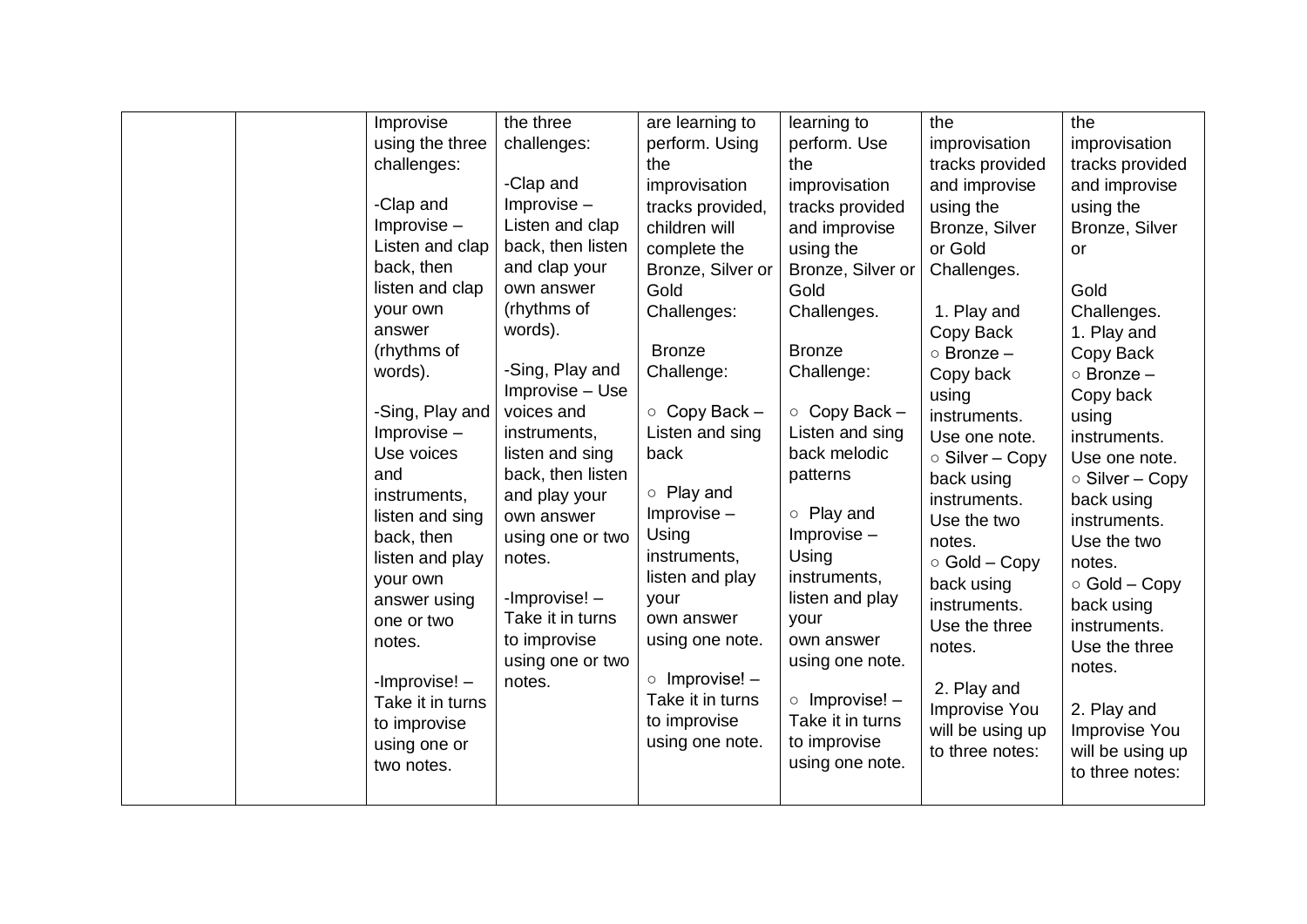|  |  | • Silver           | Silver                 | $\circ$ Bronze $-$              | $\circ$ Bronze $-$              |
|--|--|--------------------|------------------------|---------------------------------|---------------------------------|
|  |  | Challenge:         | Challenge:             | Question and                    | Question and                    |
|  |  |                    |                        | Answer using                    | Answer using                    |
|  |  | Sing, Play and     | Sing, Play and         | instruments.                    | instruments.                    |
|  |  | Copy Back-         | Copy Back -            | Use one note in                 | Use one note in                 |
|  |  | Listen and copy    | Listen and copy        | your answer.                    | your answer.                    |
|  |  | back using         | back using             |                                 |                                 |
|  |  | instruments,       | instruments,           | $\circ$ Silver -                | $\circ$ Silver -                |
|  |  | using two          | using two              | Question and                    | Question and                    |
|  |  | different notes.   | different notes.       | Answer using                    | Answer using                    |
|  |  |                    |                        | instruments.                    | instruments.                    |
|  |  | Play and           | Play and               | Use two notes                   | Use two notes                   |
|  |  | $Improvise -$      | $Improvise -$          | in your answer.                 | in your answer.                 |
|  |  | Using your         | Using your             | Always start on                 | Always start on                 |
|  |  | instruments,       | instruments,           | a G.                            | a G.                            |
|  |  | listen and play    | listen and play        |                                 |                                 |
|  |  | your own           | your own               | $\circ$ Gold $-$                | $\circ$ Gold $-$                |
|  |  | answer using       | answer using           | Question and                    | Question and                    |
|  |  | one or two         | one or two             | Answer using                    | Answer using                    |
|  |  | notes.             | notes.                 | instruments.                    | instruments.                    |
|  |  | Improvise! -       | Improvise! -           | Use three notes                 | Use three notes                 |
|  |  | Take it in turns   | Take it in turns       | in your answer.                 | in your answer.                 |
|  |  | to improvise       | to improvise           | Always start on                 | Always start on                 |
|  |  | using one or two   | using one or two       | a G.                            | a G.                            |
|  |  | notes.             | notes.                 |                                 | 3.                              |
|  |  |                    |                        | 3.                              | Improvisation!                  |
|  |  | Gold Challenge:    | <b>Gold Challenge:</b> | Improvisation!                  | You will be                     |
|  |  |                    |                        | You will be                     | using up to<br>three notes. The |
|  |  | $\circ$ Sing, Play | $\circ$ Sing, Play     | using up to<br>three notes. The | notes will be                   |
|  |  | and Copy Back      | and Copy Back          | notes will be                   | provided on-                    |
|  |  | - Listen and       | - Listen and           | provided on-                    | screen and in                   |
|  |  | copy back using    | copy back using        |                                 | the lesson plan:                |
|  |  |                    |                        |                                 |                                 |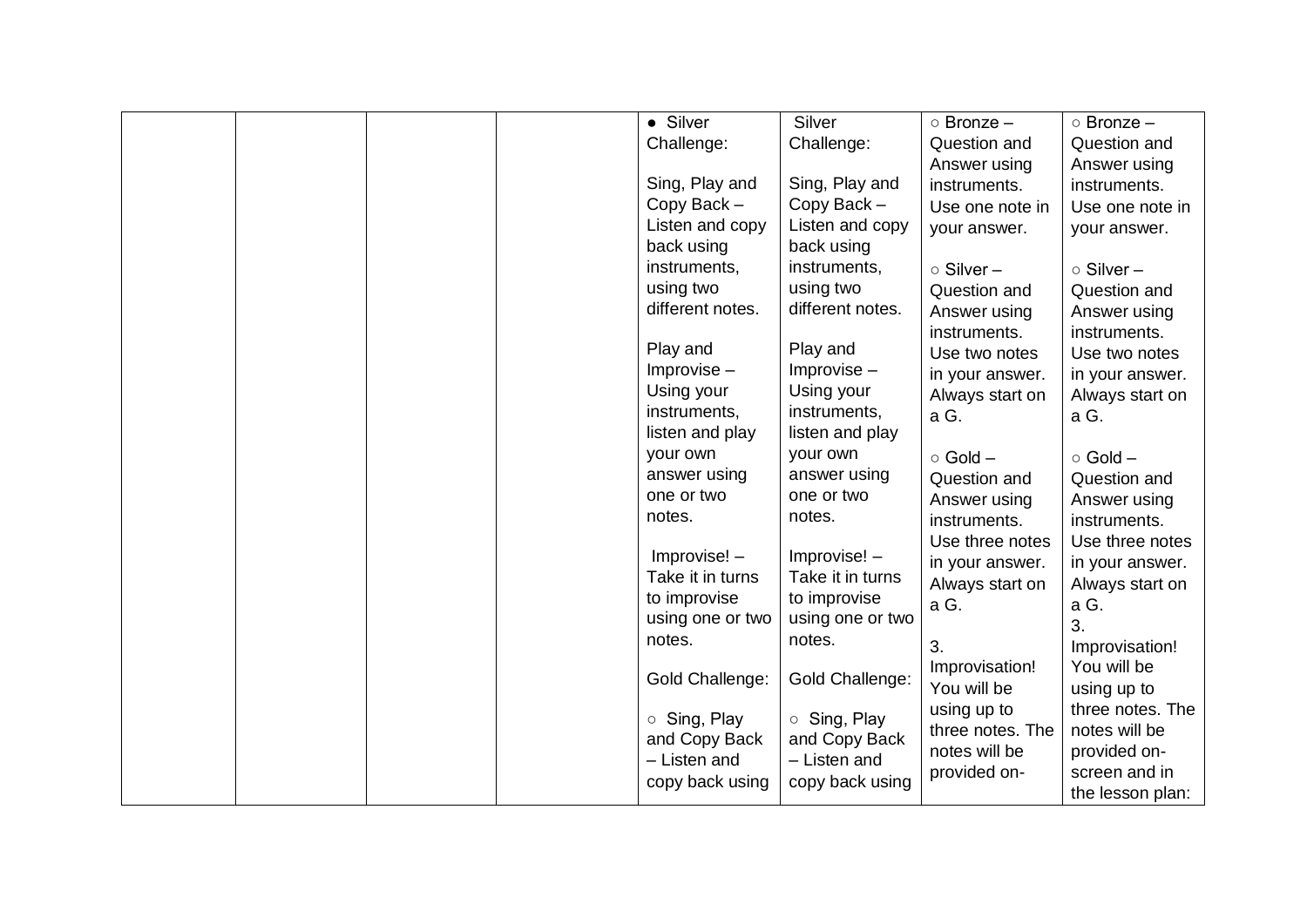|                         |     |                                                                           |                                                                                  | instruments, two<br>different notes.<br>Play and<br>$Improve -$<br>Using your<br>instruments,<br>listen and play<br>your own<br>answer using<br>two different<br>notes.<br>Improvise! -<br>Take it in turns<br>to improvise<br>using three<br>different<br>notes. | instruments, two<br>different notes.<br>Play and<br>$Improvise -$<br>Using your<br>instruments,<br>listen and play<br>your own<br>answer using<br>two different<br>notes.<br>Improvise! -<br>Take it in turns<br>to improvise<br>using three<br>different<br>notes. | screen and in<br>the lesson plan:<br>$\circ$ Bronze $-$<br>Improvise using<br>one note.<br>$\circ$ Silver -<br>Improvise using<br>two notes.<br>$\circ$ Gold $-$<br>Improvise using<br>three notes.<br>Classroom Jazz<br>$2 -$ Improvise<br>with a feeling for<br>the style of<br>Bossa Nova<br>and Swing<br>using the notes<br>$D, E, G, A + B$<br>(pentatonic | $\circ$ Bronze $-$<br>Improvise using<br>one note.<br>○ Silver-<br>Improvise using<br>two notes.<br>$\circ$ Gold $-$<br>Improvise using<br>three notes.<br>Classroom Jazz<br>$2 -$ Improvise<br>with a feeling for<br>the style of<br>Bossa Nova<br>and Swing<br>using the notes<br>$D, E, G, A + B$<br>(pentatonic<br>scale/a five-note<br>pattern) |
|-------------------------|-----|---------------------------------------------------------------------------|----------------------------------------------------------------------------------|-------------------------------------------------------------------------------------------------------------------------------------------------------------------------------------------------------------------------------------------------------------------|---------------------------------------------------------------------------------------------------------------------------------------------------------------------------------------------------------------------------------------------------------------------|-----------------------------------------------------------------------------------------------------------------------------------------------------------------------------------------------------------------------------------------------------------------------------------------------------------------------------------------------------------------|------------------------------------------------------------------------------------------------------------------------------------------------------------------------------------------------------------------------------------------------------------------------------------------------------------------------------------------------------|
|                         |     |                                                                           |                                                                                  |                                                                                                                                                                                                                                                                   |                                                                                                                                                                                                                                                                     | scale/a five-note<br>pattern)                                                                                                                                                                                                                                                                                                                                   |                                                                                                                                                                                                                                                                                                                                                      |
| <b>Compositio</b><br>ns | N/A | Help to create<br>a simple<br>melody using<br>one, two or<br>three notes. | Help create<br>three simple<br>melodies with<br>the Units using<br>one, three or | Help create at<br>least one simple<br>melody using<br>one, three or                                                                                                                                                                                               | Help create at<br>least one simple<br>melody using<br>one, three or all                                                                                                                                                                                             | Create simple<br>melodies using<br>up to five<br>different notes<br>and simple<br>rhythms that<br>work musically                                                                                                                                                                                                                                                | Create simple<br>melodies using<br>up to five<br>different notes<br>and simple<br>rhythms that<br>work musically                                                                                                                                                                                                                                     |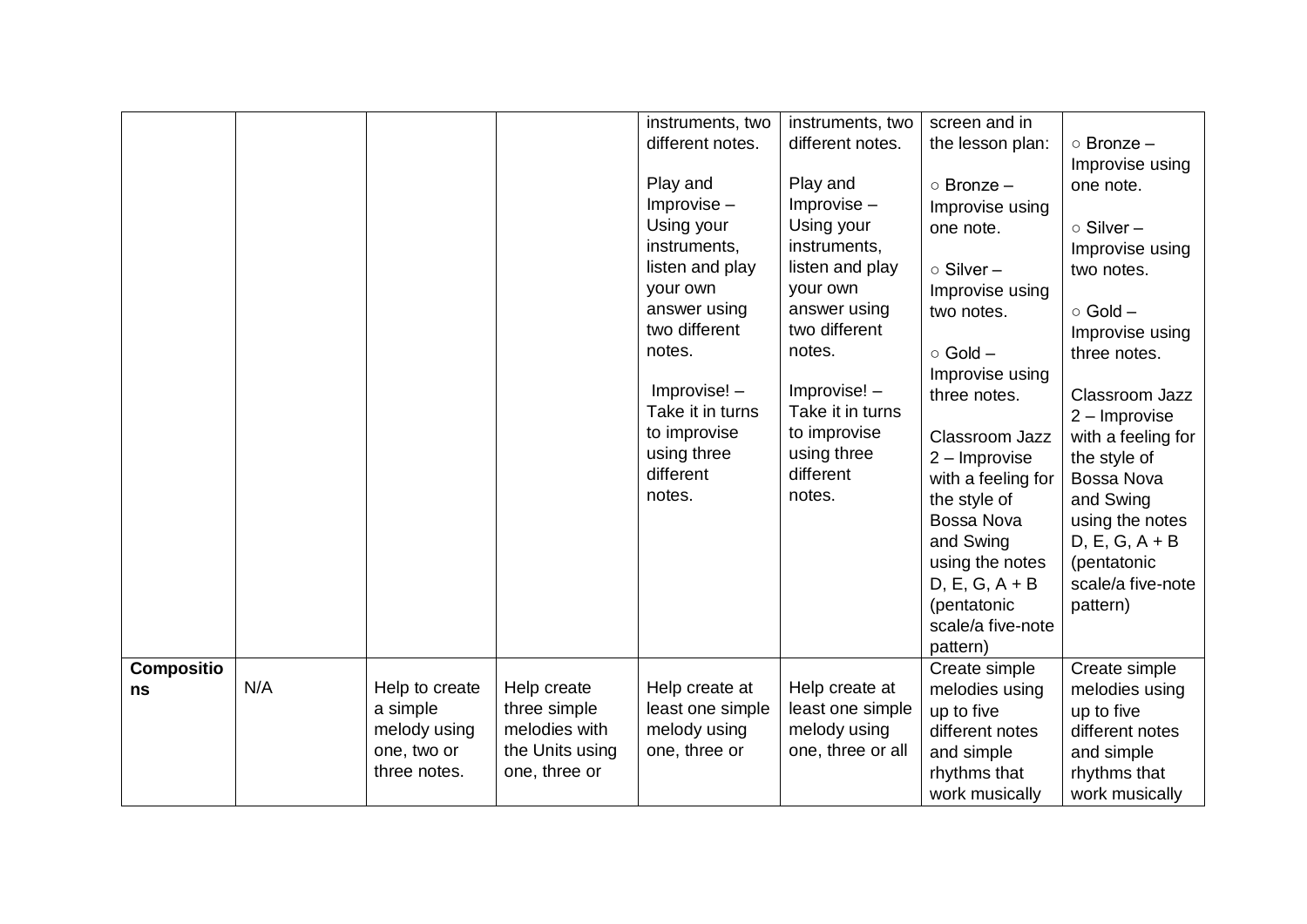|  | Learn how the<br>notes of the | five different<br>notes. | five different<br>notes.                                                                    | five different<br>notes.                                                                    | with the style of<br>the Unit song.                                                           | with the style of<br>the Unit song.                                                           |
|--|-------------------------------|--------------------------|---------------------------------------------------------------------------------------------|---------------------------------------------------------------------------------------------|-----------------------------------------------------------------------------------------------|-----------------------------------------------------------------------------------------------|
|  | composition                   |                          |                                                                                             |                                                                                             |                                                                                               |                                                                                               |
|  | can be written                | Learn how the            | Plan and create                                                                             | Plan and create                                                                             | Explain the                                                                                   | Explain the                                                                                   |
|  | down and                      | notes of the             | a section of                                                                                | a section of                                                                                | keynote or                                                                                    | keynote or                                                                                    |
|  | changed if                    | composition can          | music that can                                                                              | music that can                                                                              | home note and                                                                                 | home note and                                                                                 |
|  | necessary.                    | be written down          | be performed                                                                                | be performed                                                                                | the structure of                                                                              | the structure of                                                                              |
|  |                               | and changed if           | within the                                                                                  | within the                                                                                  | the melody.                                                                                   | the melody.                                                                                   |
|  |                               | necessary.               | context of the                                                                              | context of the                                                                              |                                                                                               |                                                                                               |
|  |                               |                          | unit song.                                                                                  | unit song.                                                                                  | Listen to and                                                                                 | Listen to and                                                                                 |
|  |                               |                          |                                                                                             |                                                                                             | reflect upon the                                                                              | reflect upon the                                                                              |
|  |                               |                          | Talk about how                                                                              | Talk about how                                                                              | developing                                                                                    | developing                                                                                    |
|  |                               |                          | it was created.                                                                             | it was created.                                                                             | composition and                                                                               | composition and                                                                               |
|  |                               |                          | Listen to and<br>reflect upon the<br>developing<br>composition and<br>make<br>musical       | Listen to and<br>reflect upon the<br>developing<br>composition and<br>make<br>musical       | make musical<br>decisions about<br>how the melody<br>connects with<br>the song.<br>Record the | make musical<br>decisions about<br>how the melody<br>connects with<br>the song.<br>Record the |
|  |                               |                          | decisions about<br>pulse, rhythm,                                                           | decisions about<br>pulse, rhythm,                                                           | composition in                                                                                | composition in                                                                                |
|  |                               |                          | pitch, dynamics                                                                             | pitch, dynamics                                                                             | any way                                                                                       | any way                                                                                       |
|  |                               |                          | and tempo.                                                                                  | and tempo.                                                                                  | appropriate that<br>recognises the                                                            | appropriate that<br>recognises the                                                            |
|  |                               |                          | Record the<br>composition in<br>any way<br>appropriate that<br>recognises the<br>connection | Record the<br>composition in<br>any way<br>appropriate that<br>recognises the<br>connection | connection<br>between sound<br>and symbol<br>(e.g.<br>graphic/pictorial<br>notation).         | connection<br>between sound<br>and symbol<br>(e.g.<br>graphic/pictorial<br>notation).         |
|  |                               |                          | between sound                                                                               | between sound                                                                               |                                                                                               |                                                                                               |
|  |                               |                          | and symbol (e.g.                                                                            | and symbol (e.g.                                                                            |                                                                                               |                                                                                               |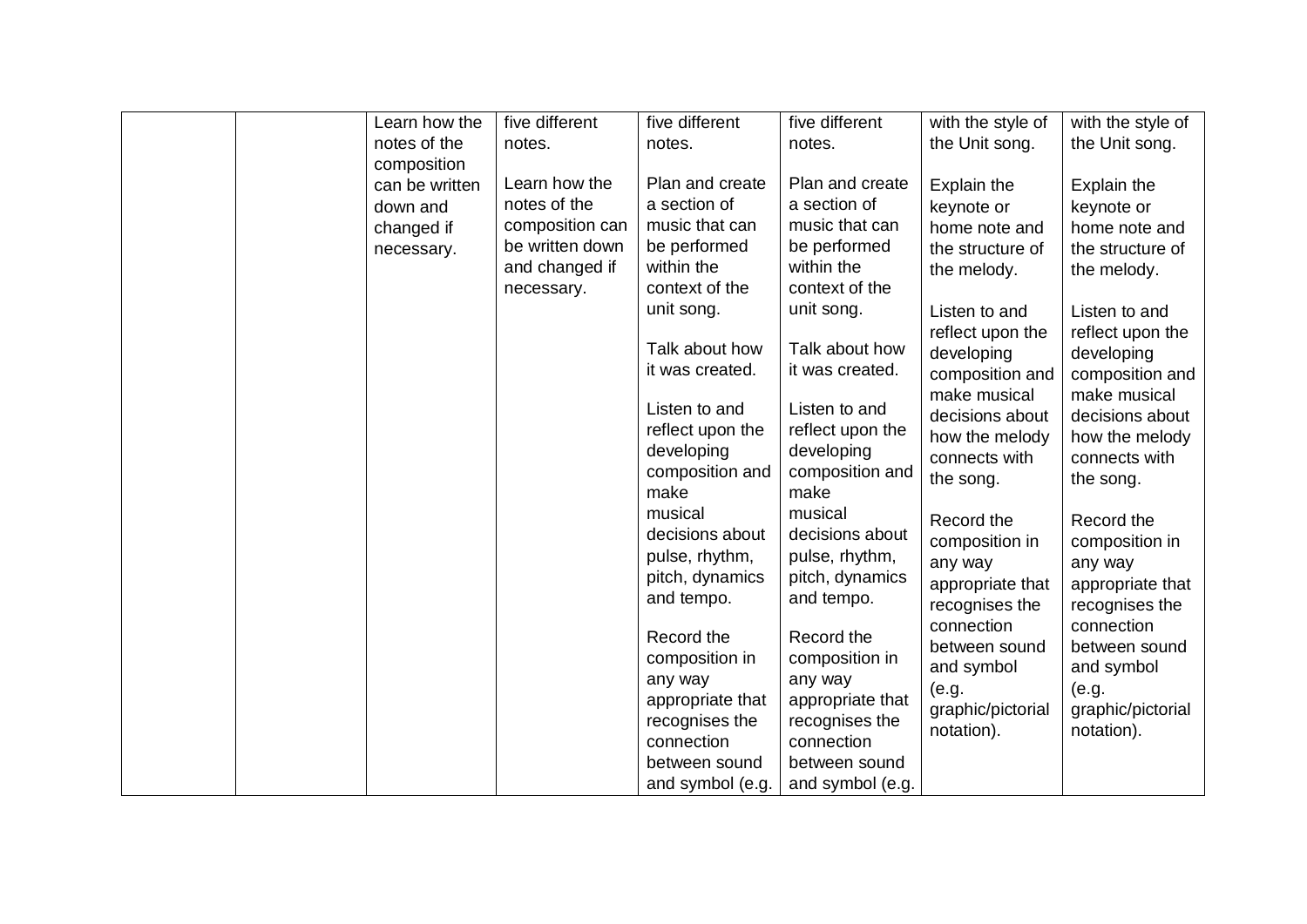|                        |                                                                                                                                                                                                                                     |                                                                                                                                                                                                                      |                                                                                                                                                                                                                | graphic/pictorial<br>notation).                                                                                                                                                                                                                                                                                                                                     | graphic/pictorial<br>notation).                                                                                                                                                                                                                                                                                                                                               |                                                                                                                                                                                                                                                                                                                                                                                                         |                                                                                                                                                                                                                                                                                                                                                                                                         |
|------------------------|-------------------------------------------------------------------------------------------------------------------------------------------------------------------------------------------------------------------------------------|----------------------------------------------------------------------------------------------------------------------------------------------------------------------------------------------------------------------|----------------------------------------------------------------------------------------------------------------------------------------------------------------------------------------------------------------|---------------------------------------------------------------------------------------------------------------------------------------------------------------------------------------------------------------------------------------------------------------------------------------------------------------------------------------------------------------------|-------------------------------------------------------------------------------------------------------------------------------------------------------------------------------------------------------------------------------------------------------------------------------------------------------------------------------------------------------------------------------|---------------------------------------------------------------------------------------------------------------------------------------------------------------------------------------------------------------------------------------------------------------------------------------------------------------------------------------------------------------------------------------------------------|---------------------------------------------------------------------------------------------------------------------------------------------------------------------------------------------------------------------------------------------------------------------------------------------------------------------------------------------------------------------------------------------------------|
| <b>Performanc</b><br>е | Perform any of<br>the nursery<br>rhymes by<br>singing and<br>adding actions<br>or dance.<br>Perform any<br>nursery<br>rhymes or<br>songs adding a<br>simple<br>instrumental<br>part.<br>Record the<br>performance to<br>talk about. | Choose a song<br>they have<br>learnt from the<br>Scheme and<br>perform it.<br>They can add<br>their ideas to<br>the<br>performance.<br>Record the<br>performance<br>and say how<br>they were<br>feeling about<br>it. | Choose a song<br>they have learnt<br>from the<br>Scheme and<br>perform it.<br>They can add<br>their ideas to the<br>performance.<br>Record the<br>performance<br>and say how<br>they were<br>feeling about it. | To choose what<br>to perform and<br>create a<br>programme.<br>To communicate<br>the meaning of<br>the words and<br>clearly articulate<br>them.<br>To talk about the<br>best place to be<br>when performing<br>and how to<br>stand<br>or sit.<br>To record the<br>performance<br>and say how<br>they were<br>feeling, what<br>they<br>were pleased<br>with what they | To choose what<br>to perform and<br>create a<br>programme.<br>Present a<br>musical<br>performance<br>designed to<br>capture the<br>audience.<br>To communicate<br>the meaning of<br>the words and<br>clearly articulate<br>them.<br>To talk about<br>the best place to<br>be when<br>performing and<br>how to stand<br>or sit.<br>To record the<br>performance<br>and say how | To choose what<br>to perform and<br>create a<br>programme.<br>To<br>communicate<br>the meaning of<br>the words and<br>clearly articulate<br>them.<br>To talk about<br>the venue and<br>how to use it to<br>best effect.<br>To record the<br>performance<br>and compare it<br>to a previous<br>performance.<br>To discuss and<br>talk musically<br>about it - "What<br>went well?" and<br>"It would have | To choose what<br>to perform and<br>create a<br>programme.<br>To<br>communicate<br>the meaning of<br>the words and<br>clearly articulate<br>them.<br>To talk about<br>the venue and<br>how to use it to<br>best effect.<br>To record the<br>performance<br>and compare it<br>to a previous<br>performance.<br>To discuss and<br>talk musically<br>about it - "What<br>went well?" and<br>"It would have |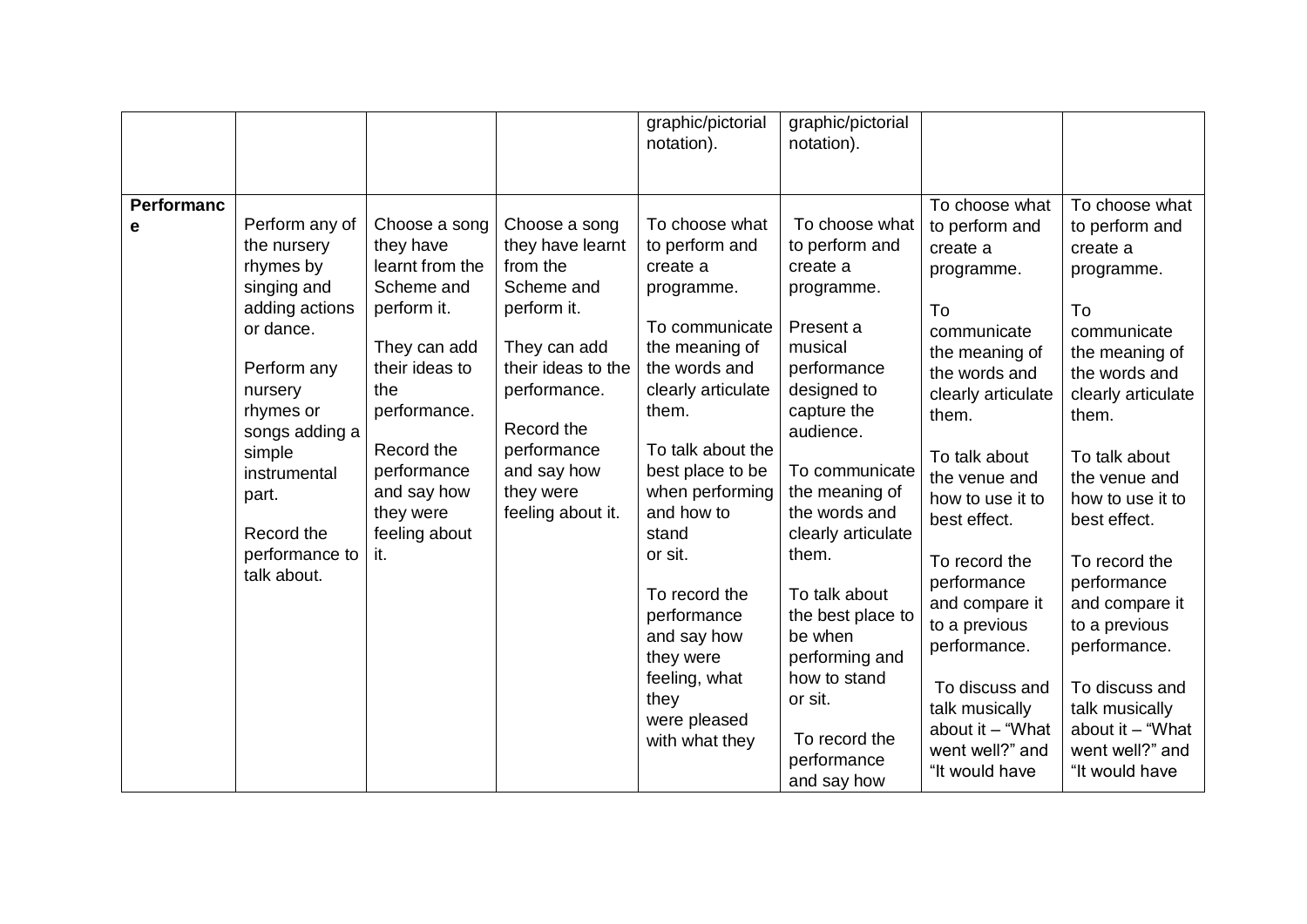|                    |                                         |     |     | would change<br>and why. | they were<br>feeling, what<br>they<br>were pleased<br>with what they<br>would change<br>and why. | been even<br>better if?" | been even<br>better if?" |
|--------------------|-----------------------------------------|-----|-----|--------------------------|--------------------------------------------------------------------------------------------------|--------------------------|--------------------------|
| <b>Share and</b>   |                                         |     |     |                          |                                                                                                  | N/A                      | N/A                      |
| Perform            | There are                               | N/A | N/A | N/A                      | N/A                                                                                              |                          |                          |
| (Musical           | progressive                             |     |     |                          |                                                                                                  |                          |                          |
| <b>Activities)</b> | <b>Music</b><br>Activities within       |     |     |                          |                                                                                                  |                          |                          |
|                    | each unit that                          |     |     |                          |                                                                                                  |                          |                          |
|                    | embed pulse,                            |     |     |                          |                                                                                                  |                          |                          |
|                    | rhythm and                              |     |     |                          |                                                                                                  |                          |                          |
|                    | pitch. Children                         |     |     |                          |                                                                                                  |                          |                          |
|                    | listen to and                           |     |     |                          |                                                                                                  |                          |                          |
|                    | work with the<br><b>Games Track</b>     |     |     |                          |                                                                                                  |                          |                          |
|                    | to complete                             |     |     |                          |                                                                                                  |                          |                          |
|                    | the following in                        |     |     |                          |                                                                                                  |                          |                          |
|                    | relation to the                         |     |     |                          |                                                                                                  |                          |                          |
|                    | main song:                              |     |     |                          |                                                                                                  |                          |                          |
|                    |                                         |     |     |                          |                                                                                                  |                          |                          |
|                    | <b>Activity A</b><br><b>Games Track</b> |     |     |                          |                                                                                                  |                          |                          |
|                    | Find the pulse                          |     |     |                          |                                                                                                  |                          |                          |
|                    | by copying a                            |     |     |                          |                                                                                                  |                          |                          |
|                    | character in a                          |     |     |                          |                                                                                                  |                          |                          |
|                    | nursery rhyme,                          |     |     |                          |                                                                                                  |                          |                          |
|                    | imagining a                             |     |     |                          |                                                                                                  |                          |                          |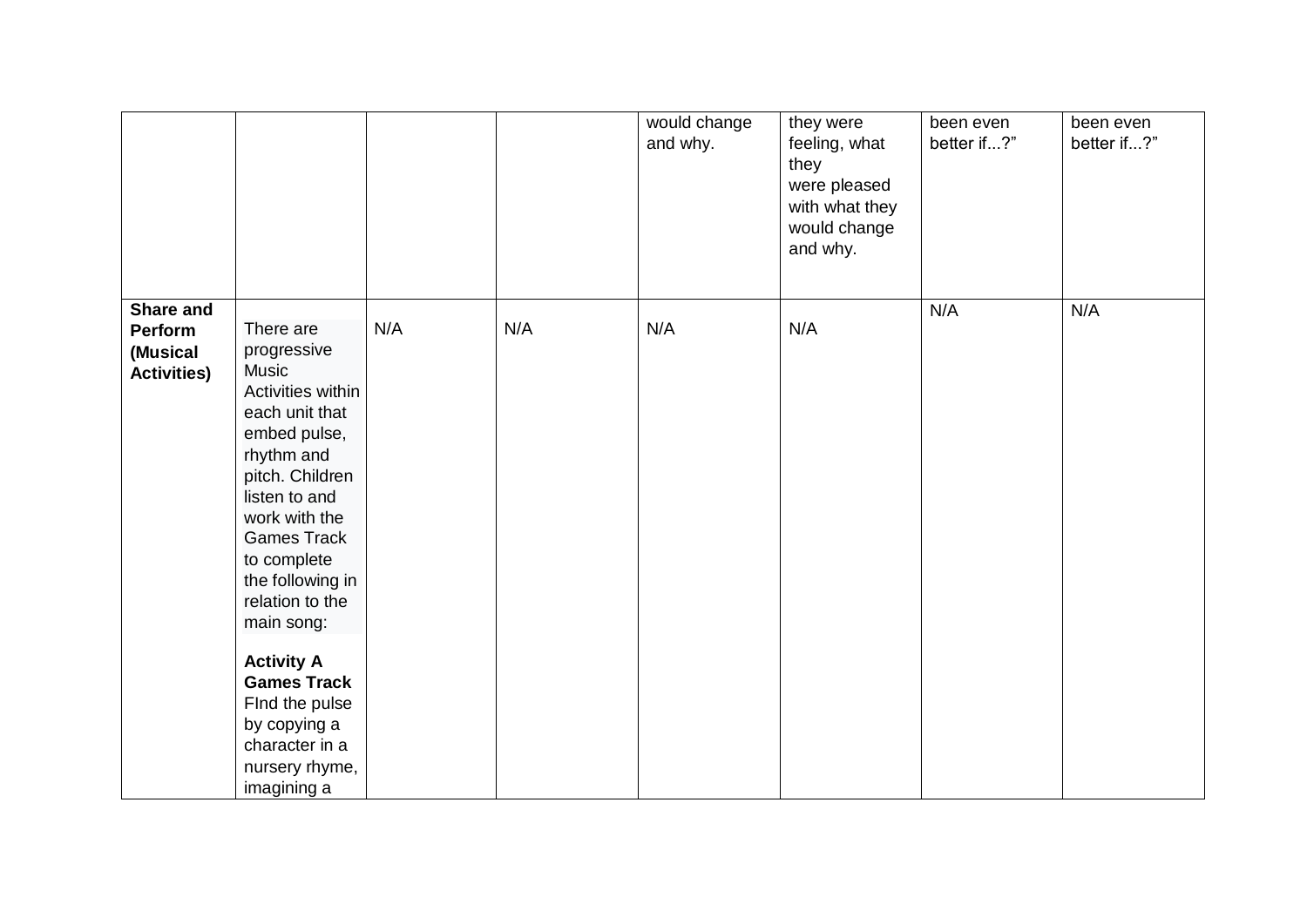| similar             |  |  |  |
|---------------------|--|--|--|
| character or        |  |  |  |
| object and          |  |  |  |
| finding             |  |  |  |
| different ways      |  |  |  |
| to keep the         |  |  |  |
| pulse.              |  |  |  |
| <b>Activity B</b>   |  |  |  |
| Copycat             |  |  |  |
| Rhythm              |  |  |  |
| Copy basic          |  |  |  |
| rhythm              |  |  |  |
| patterns of         |  |  |  |
| single words,       |  |  |  |
| building to         |  |  |  |
| short phrases       |  |  |  |
| from the            |  |  |  |
| song/s.             |  |  |  |
|                     |  |  |  |
| <b>Activity C</b>   |  |  |  |
| <b>High and Low</b> |  |  |  |
| Explore high        |  |  |  |
| and low using       |  |  |  |
| voices and          |  |  |  |
| sounds of           |  |  |  |
| characters in       |  |  |  |
| the songs.          |  |  |  |
| Listen to high-     |  |  |  |
| pitched and         |  |  |  |
| low-pitched         |  |  |  |